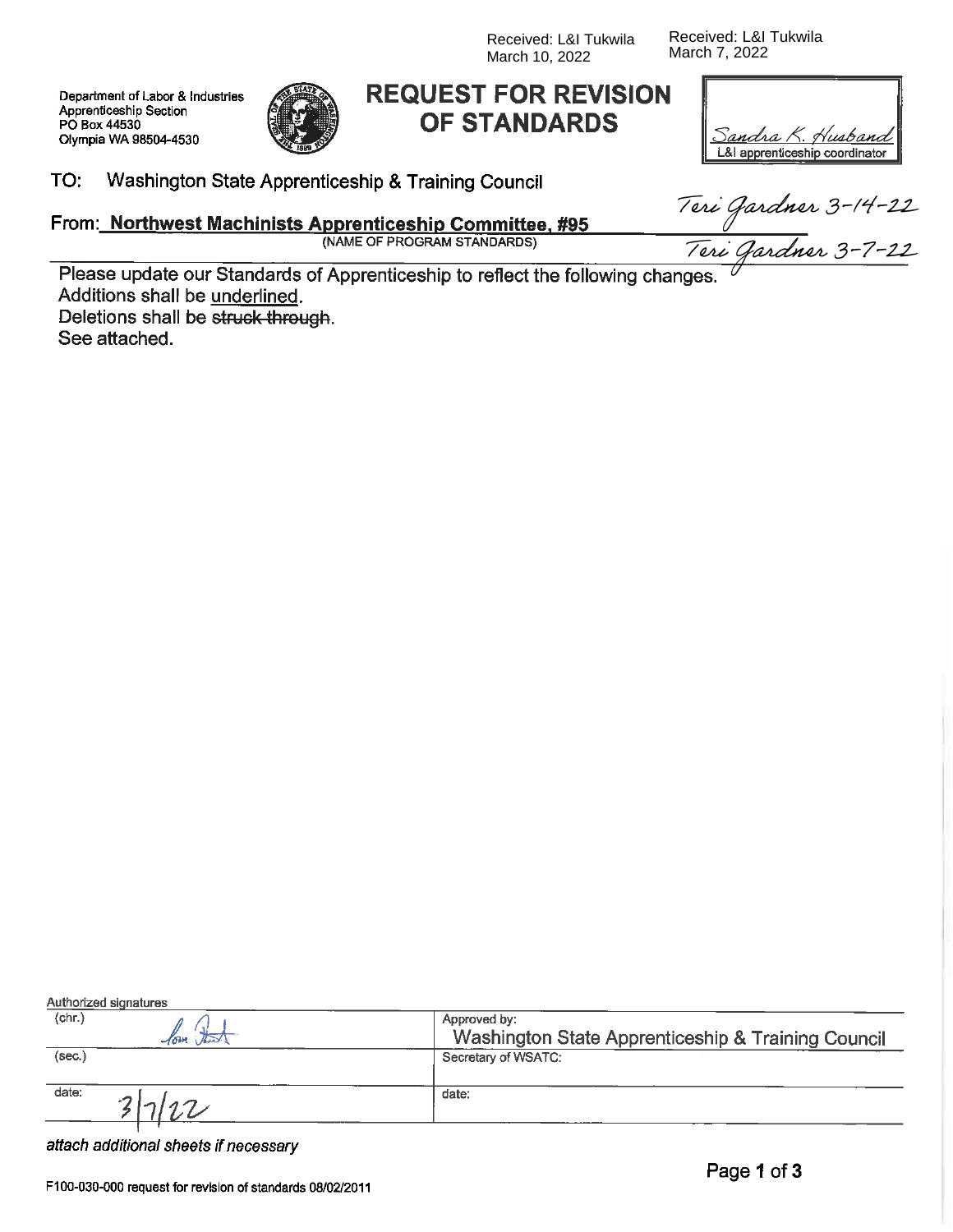# Northwest Machinists Apprenticeship Committee, #95

### Cover Page

| Occupational Objective(s):                                      | SOC#              | <u>Term</u> [WAC 296-05-015] |
|-----------------------------------------------------------------|-------------------|------------------------------|
| AUTOMOTIVE BODY AND FENDER                                      | 49-3021.00        | <b>8000 HOURS</b>            |
| <b>AUTOMOTIVE MACHINIST (AUTOMOTIVE</b><br><b>REPAIR SHOPS)</b> | <u>49-3023.01</u> | 8000 HOURS                   |
| <b>MACHINIST AUTOMOTIVE (MACHINE SHOPS)</b>                     | 51-4041.00        | 8000 HOURS                   |
| <b>INDUSTRIAL MACHINERY TECHNICIAN</b>                          | 49-9041.00        | <b>8000 HOURS</b>            |

### IV. Term of Apprenticeship:

[Please delete and replace the term of apprenticeship chart.]

| <b>Heavy Duty Equipment Mechanic</b>              | 4 years (8000 hours) of employment |
|---------------------------------------------------|------------------------------------|
| <b>Industrial Machinery Technician</b>            | 4 years (8000 hours) of employment |
| <b>Machinist</b>                                  | 4 years (8000 hours) of employment |
| <b>Trailer, Container and Van Repair Mechanic</b> | 4 years (8000 hours) of employment |

### VIII. Work Processes:

[Please delete schedules A., B., & C. in their entirety. Please list existing occupations D., E. & F., and the new occupation in alphabetical order starting with A.]

| D. Industrial Machinery Technician                                                                                                                     | <b>Approximate Hours</b>                    |
|--------------------------------------------------------------------------------------------------------------------------------------------------------|---------------------------------------------|
| 1. Carrying out duties pertaining to: General shop operations,                                                                                         |                                             |
| safety, tool and equipment maintenance, material handling and inventory                                                                                |                                             |
|                                                                                                                                                        |                                             |
| 2. Operate Engine/Motor/Pump Repair Monitors, troubleshoots, installs, and                                                                             |                                             |
| repairs                                                                                                                                                |                                             |
|                                                                                                                                                        |                                             |
| 3. Read and interpret Work Orders/Job Plans, Regulations, Work                                                                                         |                                             |
| 4. Maintenance: Performs planned and unscheduled machine/motor/Pump                                                                                    |                                             |
|                                                                                                                                                        |                                             |
| 5. Safety Documentation & Customer Support, Catalog research, organizing<br><u>of tools and materials, daily reporting &amp; customer relations300</u> |                                             |
|                                                                                                                                                        |                                             |
|                                                                                                                                                        | $\Gamma_{\text{max}}$ $\Omega_{\text{max}}$ |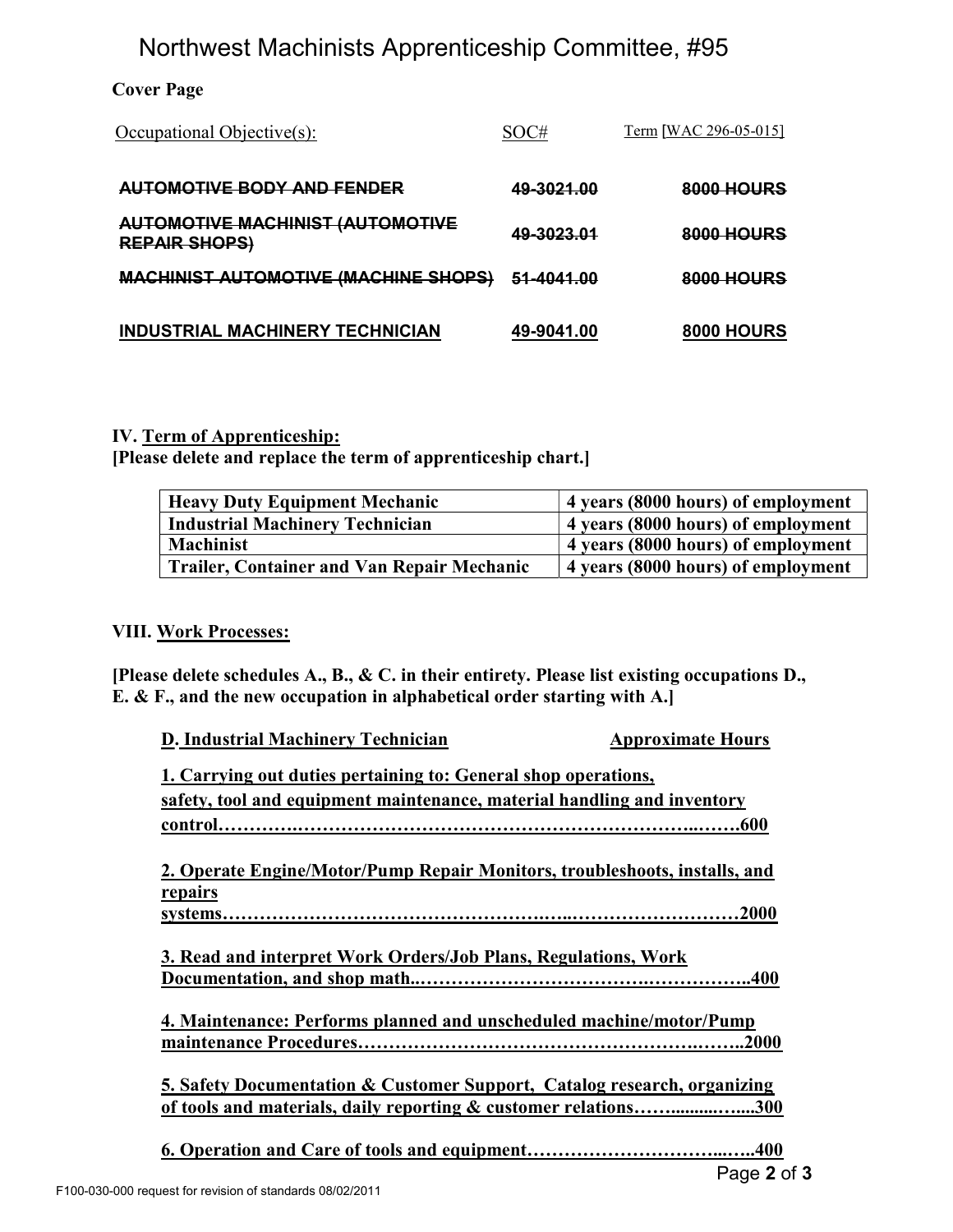# Northwest Machinists Apprenticeship Committee, #95

### 7. Rigging and Forklift Operation, Use of Gantry Overhead Crane System, forklift, chain fall and pulley systems…………………………….……………..300

### 8. Monitor, Troubleshoot, install, set up and repair machinery and systems, areas of specialty include Power Gen, Marine and Pump Station …………………2000

### TOTAL HOURS: 8000

### IX. Related/Supplemental Instruction:

- B. (See Below) Minimum RSI hours per year defined per the following [see WAC 296-05-015(6)]:
	- 1. Automotive Body & Fender, Automotive Machinist (Automotive Repair Shops), Heavy Duty Equipment Mechanic, Machinist Automotive (Machine Shops), Industrial Machinery Technician, and Trailer, Container and Van Repair Mechanic: minimum of 144 hours per year.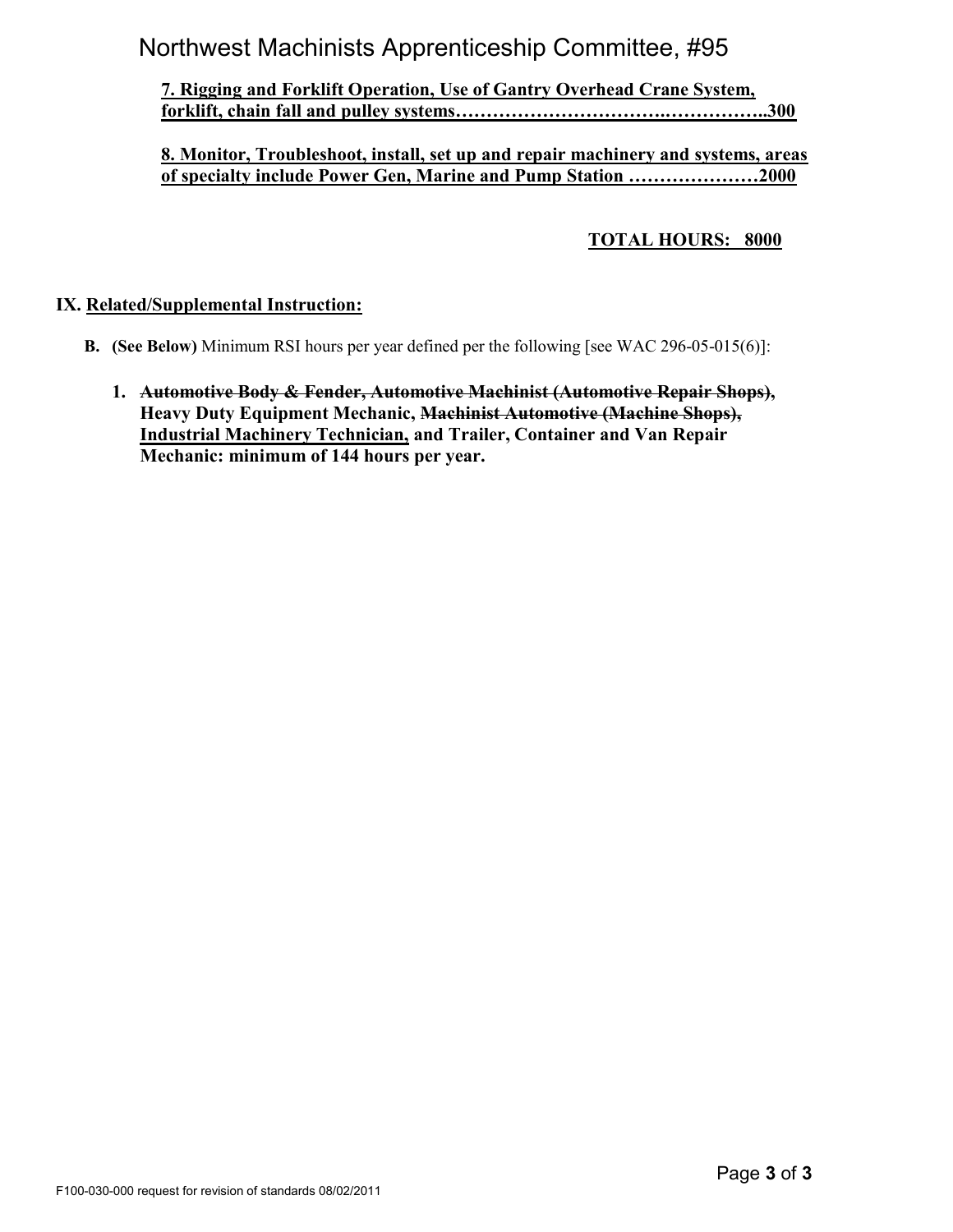Received: L&I Tukwila March 3, 2022Teri Gardner 3-7-22

Department of Labor & Industries Apprenticeship Section PO Box 44530 Olympia WA 98504-4530



# **Journey Level Wage Rate**

**From which apprentices' wages rates are computed**

### TO: Washington State Apprenticeship & Training Council

## From Northwest Machinists Apprenticeship Committee

(NAME OF STANDARDS)

| <b>Occupations</b>                        | County(s)                                                                                                                                                                                                                                                                                                                     | Journey<br><b>Level Wage</b><br>Rate | <b>Effective</b><br>Date: |
|-------------------------------------------|-------------------------------------------------------------------------------------------------------------------------------------------------------------------------------------------------------------------------------------------------------------------------------------------------------------------------------|--------------------------------------|---------------------------|
| <b>Industrial Machinery</b><br>Technician | The state of Washington (with the<br>exception of apprentices registered to the<br>occupation of Heavy Duty Mechanic that<br>are employees of the City of Seattle),<br>Oregon counties of Clatsop, Columbia,<br>Washington, Multnomah, Clackamas and,<br>Idaho counties of Bonner, Kootenai,<br>Benewah, Latah and Nez Perce. | \$25.00/hour                         | 4/21/22                   |
|                                           |                                                                                                                                                                                                                                                                                                                               |                                      |                           |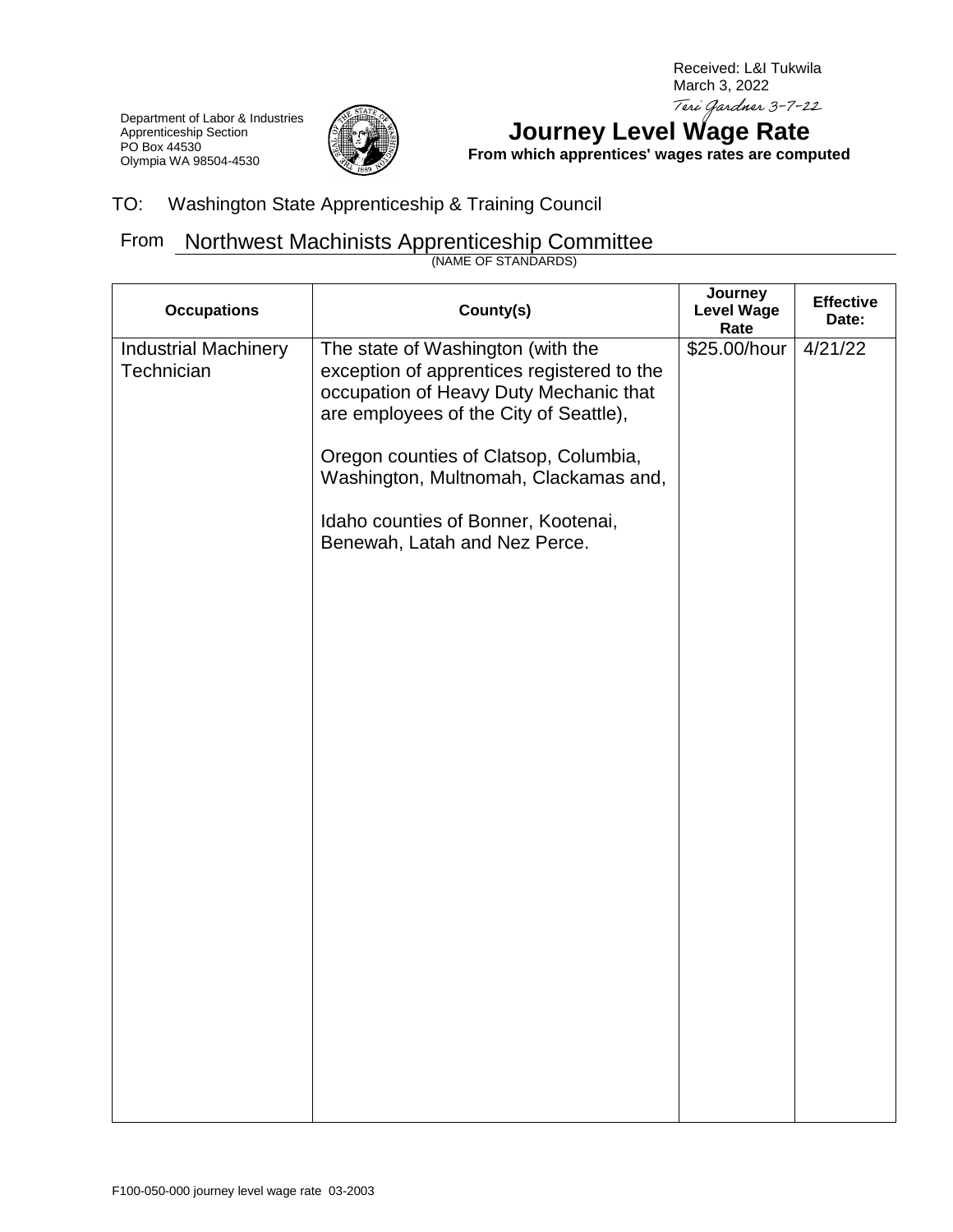Received: L&I Tukwila March 10, 2022

Received: L&I Tukwila March 3, 2022

# **Apprenticeship Related/Supplemental Instruction (RSI) Plan Review**

| Program Sponsor                               |                        |                            |
|-----------------------------------------------|------------------------|----------------------------|
| Northwest Machinists Apprenticeship Committee |                        | Teri Gardner 3-14-22       |
| <b>Skilled Occupational Objective</b>         |                        |                            |
| <b>Industrial Machinery Technician</b>        |                        | <u>Teri Gardner 3-7-22</u> |
| Term/OJT Hours                                | <b>Total RSI Hours</b> |                            |
| 8000                                          |                        |                            |
|                                               | 576                    |                            |
|                                               |                        |                            |
| <b>Training Provider</b>                      |                        |                            |
| <b>Machinists Institute</b>                   |                        |                            |

By the signature placed below, the **program sponsor** agrees to provide the prescribed RSI for each registered apprenticeship and assures that:

- The RSI content and delivery method is and remains reasonably consistent with the latest occupational practices, improvements, and technical advances.
- The RSI is coordinated with the on-the-job work experience.
- The RSI is provided in safe and healthful work practices in compliance with WISHA and applicable federal and state regulations.

#### Thomas Hunt

Printed Name of Program Sponsor Signature of Program Sponsor

om

By the signature placed below, the **training provider** assures that:

- The RSI will be conducted by instructors who meet the qualifications of "competent instructor" as described in WAC 296-05-003.
	- Has demonstrated a satisfactory employment performance in his/her occupation for a minimum of three years beyond the customary learning period for that occupation; and
	- Meets the State Board for Community and Technical Colleges requirements for a professional technical instructor (see WAC 131-16-080 through -094), or be a subject matter expert, which is an individual, such as a journey worker, who is recognized within the industry as having expertise in a specific occupation; and
	- Has training in teaching techniques and adult learning styles, which may occur before or within one year after the apprenticeship instructor has started to provide the related technical instruction.
- If using alternative forms of instruction, such as correspondence, electronic media, or other self-study, such instruction is clearly defined.

Shana Peschek

Print Name Training Provider **Signature of Training Provider** Signature of Training Provider

Executive Director Machinists Institute<br>Title of Training Provider Machinists Institute<br>
Organization of Training

**Organization of Training Provider** 

*If there are additional training providers, please provide information and signatures on the next page.*

*Additional Resources: [Apprenticeship Related Supplemental Instruction \(RSI\) Plan Review Glossary of Term](http://www.lni.wa.gov/FormPub/Detail.asp?DocID=2075)  [\(F100-519-000\)](http://www.lni.wa.gov/FormPub/Detail.asp?DocID=2075) and [Apprenticeship Related Supplemental Instruction \(RSI\) Plan Review Criteria \(F100-521-](http://www.lni.wa.gov/FormPub/Detail.asp?DocID=2077) [000\).](http://www.lni.wa.gov/FormPub/Detail.asp?DocID=2077)* 

**SBCTC Program Administrator** has reviewed RSI plan and recommendations of the Trade Committee.

Click or tap here to enter text.

Print Name of SBCTC Program Administrator Signature of SBCTC Program Administrator Date

F100-520-000 Apprenticeship Related/Supplemental Instruction (RSI) Plan Review 02-2022 Page 1 of 16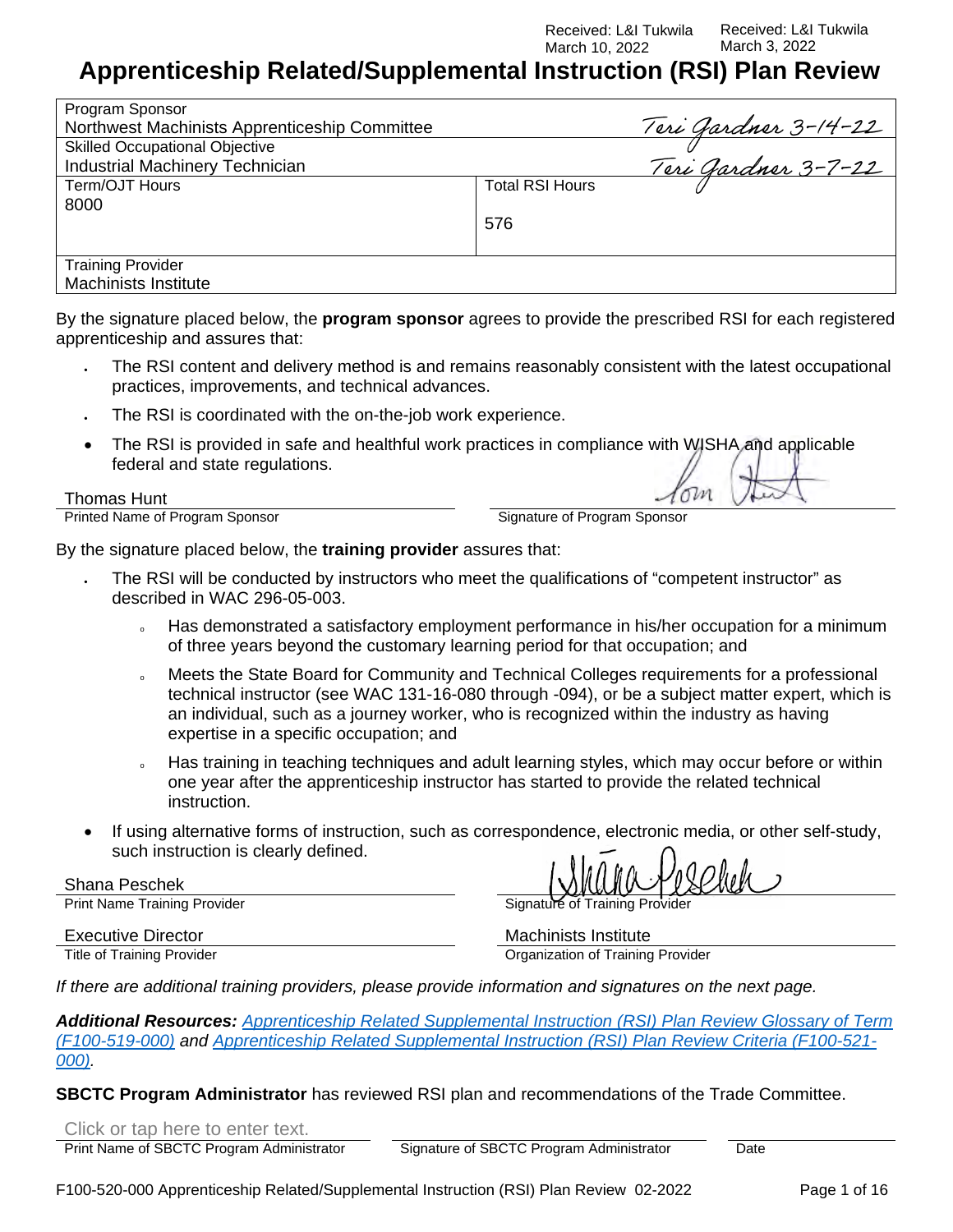Click or tap here to enter text.<br>Print Name Training Provider

Click or tap here to enter text.<br>
Title of Training Provider<br>
Click or tap here to enter text.<br>
Organization of Training Provider

Click or tap here to enter text. Print Name Training Provider Signature of Training Provider Signature of Training Provider

Click or tap here to enter text. Click or tap here to enter text. Title of Training Provider **Organization of Training Provider** Creation of Training Provider

Click or tap here to enter text. Print Name Training Provider Signature of Training Provider Signature of Training Provider

Click or tap here to enter text.<br>
Title of Training Provider<br>
Click or tap here to enter text.<br>
Organization of Training Provider

Click or tap here to enter text. Print Name Training Provider Signature of Training Provider Signature of Training Provider

Click or tap here to enter text.<br>Title of Training Provider

Click or tap here to enter text. Print Name Training Provider Signature of Training Provider Signature of Training Provider

Click or tap here to enter text.<br>
Title of Training Provider<br>
Click or tap here to enter text.<br>
Organization of Training Provider

Click or tap here to enter text. Print Name Training Provider Signature of Training Provider Signature of Training Provider

Click or tap here to enter text. Click or tap here to enter text. Title of Training Provider **Organization Communist Communist Communist Communist Communist Communist Communist Communist Communist Communist Communist Communist Communist Communist Communist Communist Communist Communist C** 

Click or tap here to enter text. Print Name Training Provider Signature of Training Provider Signature of Training Provider

Click or tap here to enter text.<br>
Title of Training Provider<br>
Click or tap here to enter text.<br>
Organization of Training Provider

Click or tap here to enter text.<br>Print Name Training Provider

Print Name Training Provider **Signature of Training Provider** Signature of Training Provider

Title of Training Provider **Training Provider** Critics of Training Provider Critics of Training Provider

**Signature of Training Provider** 

**Organization of Training Provider** 

**Organization of Training Provider** 

Click or tap here to enter text.<br>Organization of Training Provider

**Organization of Training Provider** 

**Organization of Training Provider** 

**Signature of Training Provider** 

Click or tap here to enter text.<br>
Title of Training Provider<br>
Click or tap here to enter text. **Organization of Training Provider**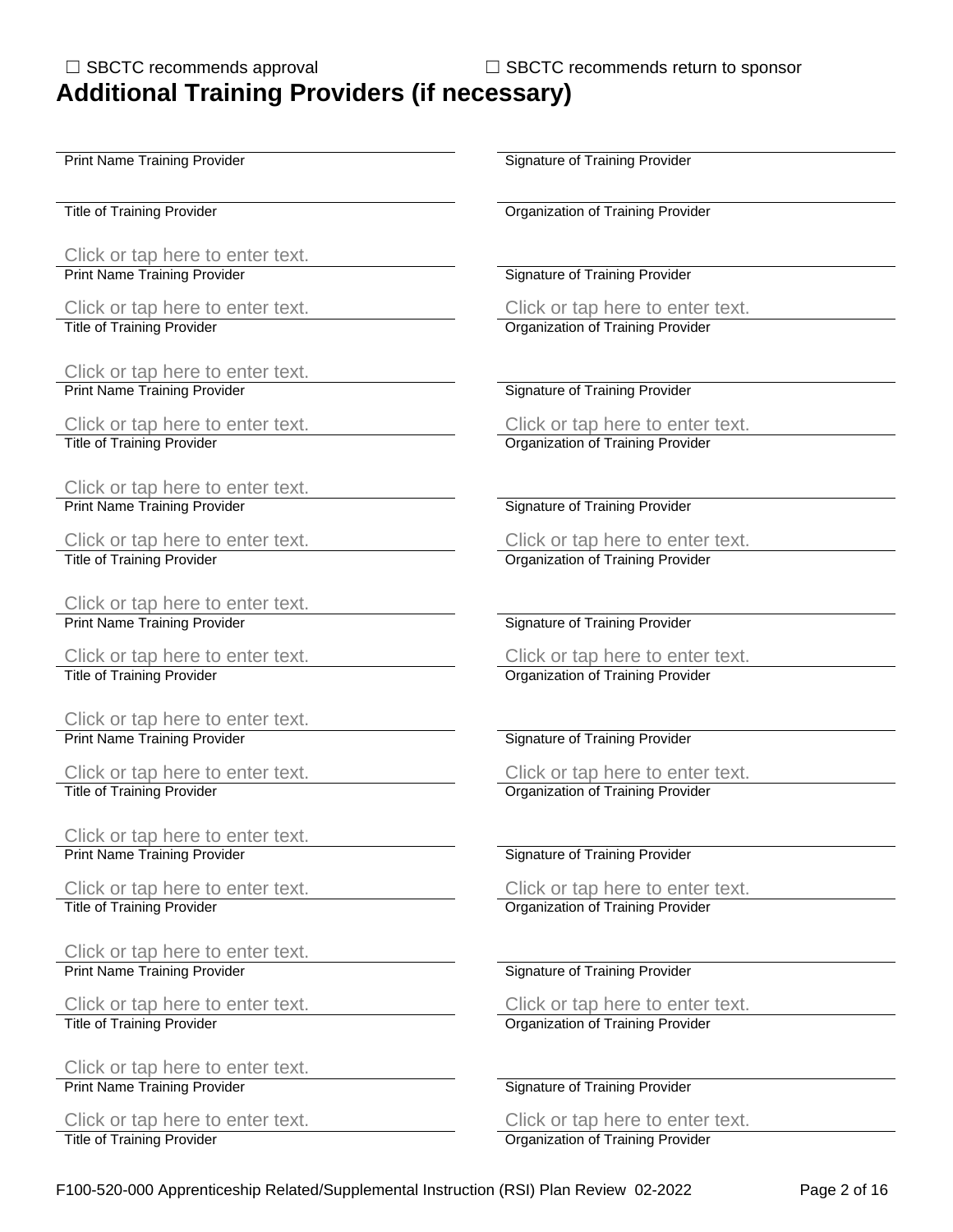*Note:* The description of each element must be in sufficient detail to provide adequate information for review by the SBCTC and Review Committee. To add more elements, click on the plus sign that appears below the "Description of element/course" field.

### **Describe minimum hours of study per year in terms of (check one):**

- $\boxtimes$  12-month period from date of registration.
- $\Box$  Defined 12-month school year.
- $\Box$  2,000 hours of on-the-job training.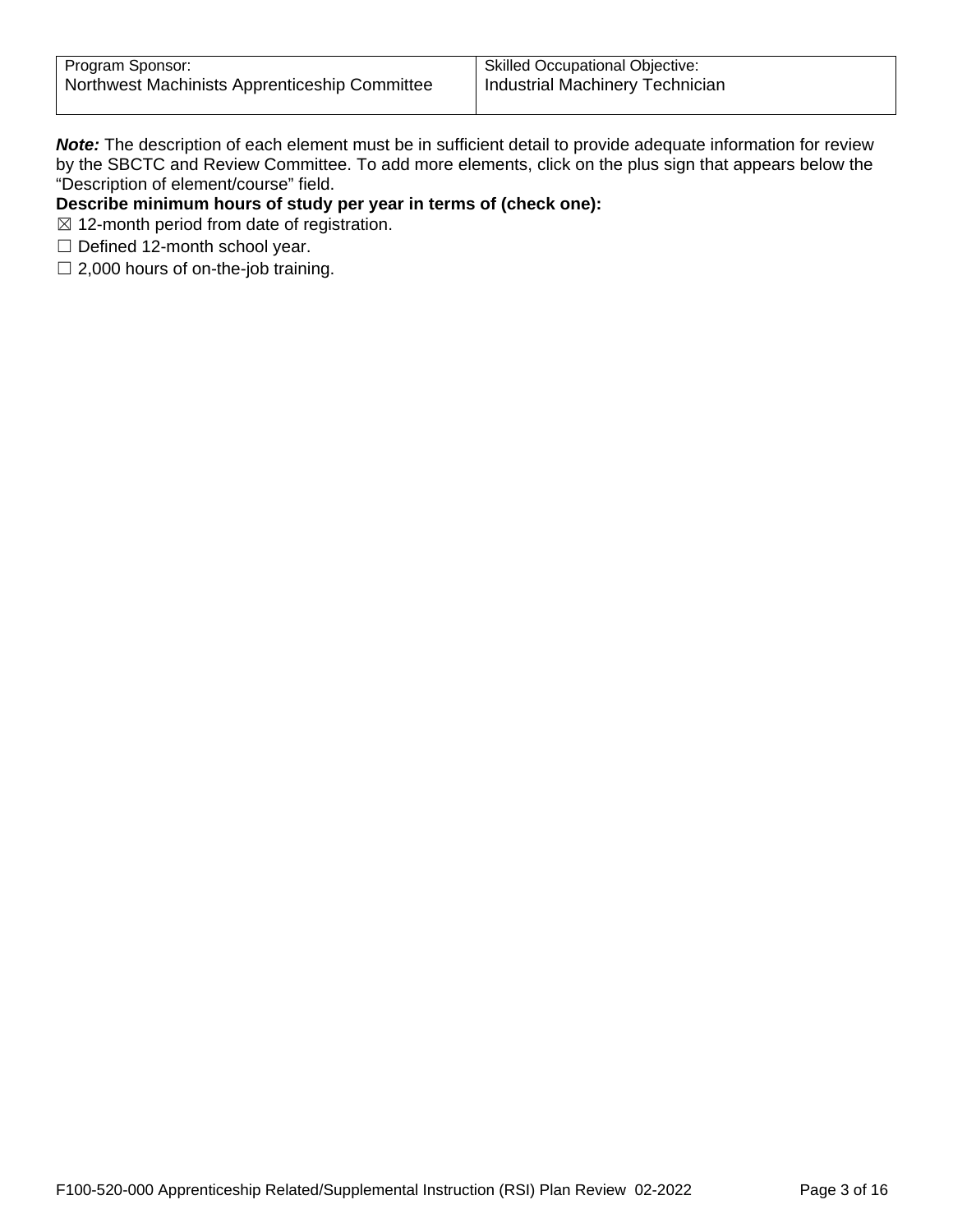### **Year 1 (144 hours)**

| Element/Course:<br><b>Quarter -1 Industrial Machinery Technician Fundamentals</b>                                                                                                                                                                                                                                                                                                                                                                                                                                                                                                                                                                                                                                                                                                                                                                                                                                                                                                                                                                                                                                                                                                                                                                                                                                                                                                                                                                                                                                                                                                                                                                                                                                                                                                                                                                                                                                                                                                                                                                                                          | <b>Planned Hours: 58</b> |  |  |
|--------------------------------------------------------------------------------------------------------------------------------------------------------------------------------------------------------------------------------------------------------------------------------------------------------------------------------------------------------------------------------------------------------------------------------------------------------------------------------------------------------------------------------------------------------------------------------------------------------------------------------------------------------------------------------------------------------------------------------------------------------------------------------------------------------------------------------------------------------------------------------------------------------------------------------------------------------------------------------------------------------------------------------------------------------------------------------------------------------------------------------------------------------------------------------------------------------------------------------------------------------------------------------------------------------------------------------------------------------------------------------------------------------------------------------------------------------------------------------------------------------------------------------------------------------------------------------------------------------------------------------------------------------------------------------------------------------------------------------------------------------------------------------------------------------------------------------------------------------------------------------------------------------------------------------------------------------------------------------------------------------------------------------------------------------------------------------------------|--------------------------|--|--|
| Mode of Instruction (check all that apply)                                                                                                                                                                                                                                                                                                                                                                                                                                                                                                                                                                                                                                                                                                                                                                                                                                                                                                                                                                                                                                                                                                                                                                                                                                                                                                                                                                                                                                                                                                                                                                                                                                                                                                                                                                                                                                                                                                                                                                                                                                                 |                          |  |  |
| $\Box$ Self-Study<br>$\Box$ Classroom<br>$\boxtimes$ Online<br>$\boxtimes$ Lab                                                                                                                                                                                                                                                                                                                                                                                                                                                                                                                                                                                                                                                                                                                                                                                                                                                                                                                                                                                                                                                                                                                                                                                                                                                                                                                                                                                                                                                                                                                                                                                                                                                                                                                                                                                                                                                                                                                                                                                                             |                          |  |  |
| Provided by: Machinists Institute                                                                                                                                                                                                                                                                                                                                                                                                                                                                                                                                                                                                                                                                                                                                                                                                                                                                                                                                                                                                                                                                                                                                                                                                                                                                                                                                                                                                                                                                                                                                                                                                                                                                                                                                                                                                                                                                                                                                                                                                                                                          |                          |  |  |
| Description of quarter: This is a preparatory course for the industrial machinery technician program. Coursework<br>includes shop safety and tool basics for Industrial Machinery Technicians (IMTs). The course explores power generator<br>training options available in the power generation sectors. Instruction will include a mix of classroom, virtual and lab<br>with a small self-study component. Topics that are covered include safety for the IMT and the basic tools needed and<br>used by IMT to perform quality work skills of the industry.                                                                                                                                                                                                                                                                                                                                                                                                                                                                                                                                                                                                                                                                                                                                                                                                                                                                                                                                                                                                                                                                                                                                                                                                                                                                                                                                                                                                                                                                                                                               |                          |  |  |
| <b>Courses include:</b>                                                                                                                                                                                                                                                                                                                                                                                                                                                                                                                                                                                                                                                                                                                                                                                                                                                                                                                                                                                                                                                                                                                                                                                                                                                                                                                                                                                                                                                                                                                                                                                                                                                                                                                                                                                                                                                                                                                                                                                                                                                                    |                          |  |  |
| <b>Safety for Industrial Machinery Technicians</b>                                                                                                                                                                                                                                                                                                                                                                                                                                                                                                                                                                                                                                                                                                                                                                                                                                                                                                                                                                                                                                                                                                                                                                                                                                                                                                                                                                                                                                                                                                                                                                                                                                                                                                                                                                                                                                                                                                                                                                                                                                         |                          |  |  |
| <b>Tool Basics for Industrial Machinery Technicians</b><br>$\bullet$                                                                                                                                                                                                                                                                                                                                                                                                                                                                                                                                                                                                                                                                                                                                                                                                                                                                                                                                                                                                                                                                                                                                                                                                                                                                                                                                                                                                                                                                                                                                                                                                                                                                                                                                                                                                                                                                                                                                                                                                                       |                          |  |  |
| The above courses are described in detail as follows with the 58 hours of RSI broken down:                                                                                                                                                                                                                                                                                                                                                                                                                                                                                                                                                                                                                                                                                                                                                                                                                                                                                                                                                                                                                                                                                                                                                                                                                                                                                                                                                                                                                                                                                                                                                                                                                                                                                                                                                                                                                                                                                                                                                                                                 |                          |  |  |
|                                                                                                                                                                                                                                                                                                                                                                                                                                                                                                                                                                                                                                                                                                                                                                                                                                                                                                                                                                                                                                                                                                                                                                                                                                                                                                                                                                                                                                                                                                                                                                                                                                                                                                                                                                                                                                                                                                                                                                                                                                                                                            |                          |  |  |
| Q1/Course 1:<br><b>Safety for Industrial Machinery Technicians</b>                                                                                                                                                                                                                                                                                                                                                                                                                                                                                                                                                                                                                                                                                                                                                                                                                                                                                                                                                                                                                                                                                                                                                                                                                                                                                                                                                                                                                                                                                                                                                                                                                                                                                                                                                                                                                                                                                                                                                                                                                         | <b>Planned Hours: 38</b> |  |  |
| Mode of Instruction (check all that apply)<br>$\Box$ Classroom<br>$\boxtimes$ Lab $\boxtimes$ Online<br>$\Box$ Self-Study                                                                                                                                                                                                                                                                                                                                                                                                                                                                                                                                                                                                                                                                                                                                                                                                                                                                                                                                                                                                                                                                                                                                                                                                                                                                                                                                                                                                                                                                                                                                                                                                                                                                                                                                                                                                                                                                                                                                                                  |                          |  |  |
| Provided by: Machinists Institute                                                                                                                                                                                                                                                                                                                                                                                                                                                                                                                                                                                                                                                                                                                                                                                                                                                                                                                                                                                                                                                                                                                                                                                                                                                                                                                                                                                                                                                                                                                                                                                                                                                                                                                                                                                                                                                                                                                                                                                                                                                          |                          |  |  |
| Description of course: This is a preparatory course for the Industrial Machinery Technician (IMT) apprenticeship                                                                                                                                                                                                                                                                                                                                                                                                                                                                                                                                                                                                                                                                                                                                                                                                                                                                                                                                                                                                                                                                                                                                                                                                                                                                                                                                                                                                                                                                                                                                                                                                                                                                                                                                                                                                                                                                                                                                                                           |                          |  |  |
| program. Coursework includes shop safety; workplace documentation; and an introduction to power generator<br>machinery as applied to real-world maintenance and repair. At the completion of this course, students will be able to<br>define Occupational Safety and Health Administration (OSHA); distinguish between employees covered by OSHA;<br>describe the various hazards covered by OSHA standards and compliance programs; describe the involvement of<br>employees in OSHA onsite inspections; describe employer and employee responsibilities for workplace safety<br>standards; recordkeeping and reporting requirements for employers; and elaborate on the effect that OSHA has on<br>workplace accidents. Students will identify methods of blocking; the basic requirements of an energy control program;<br>OSHA's typical minimal lockout procedure; the steps in the lockout sequence for a typical minimal lockout procedure<br>and the sequence of steps for restoring equipment to service after lockout.<br>Students will describe the ways hazard communication exists and is enforced and identify chemical hazard<br>classifications, types of physical and health hazards with systemic effects. They will describe the labeling requirements<br>necessary for a hazardous communication program. In addition, students will learn the general guidelines for hand and<br>power tool safety and how to identify characteristics of a well-organized work including proper tool maintenance,<br>materials handling, Personal Protective Equipment (PPE), ergonomics, and the safety risks of tasks that require<br>repetition, force, or vibration. Students will describe arc flash and common causes of arc flash; the dangers associated<br>with arc flash; the different pieces of PPE employees most commonly use to protect against arc flash; different<br>safeguarding devices used to prevent arc flash; the steps for establishing Electrically Safe Work Conditions (ESWC);<br>and the arc flash safety responsibilities of employers and employees. |                          |  |  |
| Students will describe the importance of safety when performing maintenance duties; how lockout/tagout keeps<br>employees safe during maintenance; and how safety blocking prevents movement of machine components. Students<br>will identify common hazards during metal cutting; the importance of personal responsibility when operating machine<br>tools; safe lifting practices; common fire hazards for cutting operations; basic procedures necessary before operating a<br>machine tool safely; common point-of-operation hazards and safety hazards associated with cutting fluids; methods to<br>minimize operator contact with chips; safety hazards on the manual lathe and mill; machine guarding methods for CNC<br>machines and the characteristics of a well-organized worksite. Students will identify machine motion hazards and other<br>hazardous activity; basic safeguarding standards and devices; maintenance safeguarding; and machine safeguard<br>training.                                                                                                                                                                                                                                                                                                                                                                                                                                                                                                                                                                                                                                                                                                                                                                                                                                                                                                                                                                                                                                                                                                     |                          |  |  |
| Topics include: Intro to OSHA 101, Powered Industrial Truck Safety 221, Lockout/Tagout Procedures 141,<br>SDS/Hazardous Communication 151, Hand and Power Tool Safety 201, Arc Flash Safety 251, Stamping Safety 115,<br>Safety for Mechanical Work 111, Safety for Electrical Work 111, Press Brake Safety 100, Rigging Inspection & Safety<br>210, and Machine Guarding 271                                                                                                                                                                                                                                                                                                                                                                                                                                                                                                                                                                                                                                                                                                                                                                                                                                                                                                                                                                                                                                                                                                                                                                                                                                                                                                                                                                                                                                                                                                                                                                                                                                                                                                              |                          |  |  |
|                                                                                                                                                                                                                                                                                                                                                                                                                                                                                                                                                                                                                                                                                                                                                                                                                                                                                                                                                                                                                                                                                                                                                                                                                                                                                                                                                                                                                                                                                                                                                                                                                                                                                                                                                                                                                                                                                                                                                                                                                                                                                            |                          |  |  |
| Q1/Course 2:<br><b>Tool Basics for Industrial Machinery Technicians</b><br>Mode of Instruction (check all that apply)                                                                                                                                                                                                                                                                                                                                                                                                                                                                                                                                                                                                                                                                                                                                                                                                                                                                                                                                                                                                                                                                                                                                                                                                                                                                                                                                                                                                                                                                                                                                                                                                                                                                                                                                                                                                                                                                                                                                                                      | <b>Planned Hours: 20</b> |  |  |

☐ Classroom ☒ Lab ☒ Online ☐ Self-Study

Provided by: Machinists Institute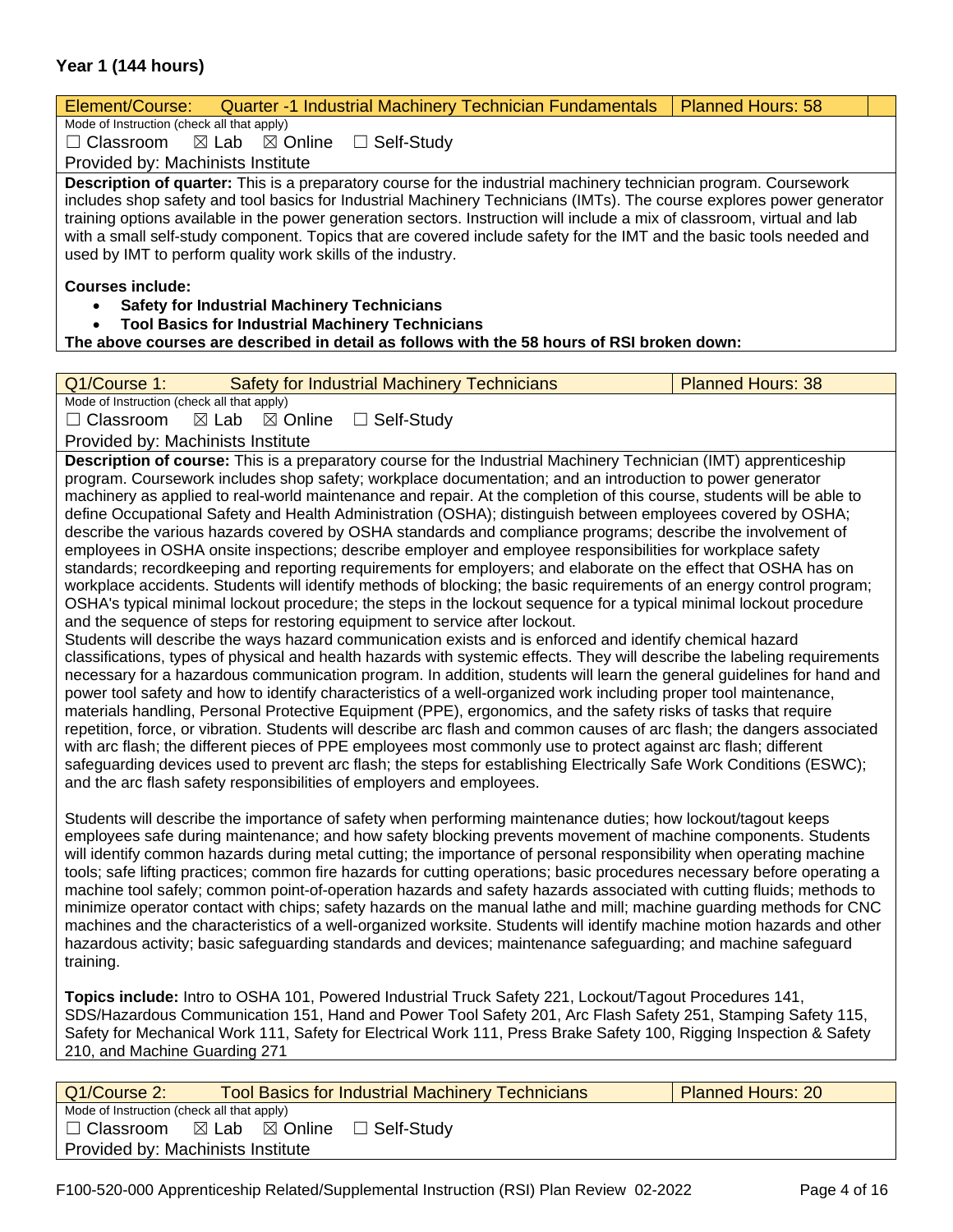**Description of course:** This is a preparatory course that introduces common industrial machinery technician (IMT) tools and the various roles of testing instruments in maintaining safety on the job. Students will gain a better understanding of the operating conditions of working around and machinery to describe and demonstrate how to use tools safely and accurately.

Because tool costs are a significant component of overall maintenance expenditures, students will learn how to recognize, lessen, and possibly prevent tool wear, how IMTs can prolong tool life, reduce tool cost, and improve productivity. Students will be able to identify common types of tool wear and strategies to reduce or prevent them from occurring.

**Topics include:** Optimizing Tool Life and Processes 381 and Electrical Instruments 251

| Element/Course: Quarter - 2 Industrial Machinery Fundamentals II                                                                                                                                                                                                                                                                                                                          | <b>Planned Hours: 44</b> |
|-------------------------------------------------------------------------------------------------------------------------------------------------------------------------------------------------------------------------------------------------------------------------------------------------------------------------------------------------------------------------------------------|--------------------------|
| Mode of Instruction (check all that apply)                                                                                                                                                                                                                                                                                                                                                |                          |
| $\Box$ Classroom $\boxtimes$ Lab $\boxtimes$ Online<br>□ Self-Study                                                                                                                                                                                                                                                                                                                       |                          |
| Provided by: Machinists Institute                                                                                                                                                                                                                                                                                                                                                         |                          |
| <b>Description of quarter:</b> This is a preparatory course for the industrial machinery technician program. Coursework<br>includes basic employability skills, communication skills, and introduction to trade math. The course explores power<br>generator training options available in the power generation sectors. Instruction will include a mix of classroom, virtual<br>and lab. |                          |
| Courses include:<br><b>Basic Employability Skills</b><br>$\bullet$<br><b>Basic Communication Skills</b><br>$\bullet$<br><b>Engine Mechanical Basics</b><br>Introduction to Trade Math<br>$\bullet$                                                                                                                                                                                        |                          |
| The above courses are described in detail as follows with the 44 hours of RSI broken down:                                                                                                                                                                                                                                                                                                |                          |

| Q2/Course 1:<br><b>Basic Employability Skills</b>                                                                            | <b>Planned Hours:</b><br>8 |  |  |  |
|------------------------------------------------------------------------------------------------------------------------------|----------------------------|--|--|--|
| Mode of Instruction (check all that apply)                                                                                   |                            |  |  |  |
| $\Box$ Classroom $\boxtimes$ Lab $\boxtimes$ Online $\Box$ Self-Study                                                        |                            |  |  |  |
| Provided by: Machinists Institute                                                                                            |                            |  |  |  |
| Description of course: This course will immerse students in the acceptable employee standards including the                  |                            |  |  |  |
| importance of timeliness, conflict resolution, ability to take direction, task completion, appropriate communication styles, |                            |  |  |  |
| personal appearance, ethics, honesty, integrity, and reliability.                                                            |                            |  |  |  |
|                                                                                                                              |                            |  |  |  |
| In addition to learning about the internal attributes to employability, students will learn to describe the manufacturing    |                            |  |  |  |
| workforce and distinguish between common pathways to manufacturing careers. They will be able to describe common             |                            |  |  |  |
| functions of development and design, production, programming, quality control (QC), quality assurance (QA),                  |                            |  |  |  |
| maintenance, health and safety, and coordination roles. Students will also be able to distinguish between different          |                            |  |  |  |
| departments involved with business functions.                                                                                |                            |  |  |  |
|                                                                                                                              |                            |  |  |  |
| <b>Topics include: Careers in Manufacturing 102</b>                                                                          |                            |  |  |  |
|                                                                                                                              |                            |  |  |  |
| Q2/Course 1:<br><b>Basic Communication Skills</b>                                                                            | <b>Planned Hours:</b><br>8 |  |  |  |
| Mode of Instruction (check all that apply)                                                                                   |                            |  |  |  |
| $\Box$ Classroom $\Box$ Lab $\Box$ Online<br>$\Box$ Self-Study                                                               |                            |  |  |  |
| Provided by: Machinists Institute                                                                                            |                            |  |  |  |
| <b>Description of course:</b> This introductory course teaches techniques for effective communication in the workplace and   |                            |  |  |  |

**Description of course:** This introductory course teaches techniques for effective communication in the workplace and includes lessons that emphasize the importance of verbal, written and reading skills in the trades. Students will be able to define the role of effective communication, list common forms of written business communication; explain the steps in business writing, how to effectively use business email; list the steps for an effective presentation including how use of various visual aids, plan a meeting, and the execution of a meeting.

At the completion of this course, students will demonstrate the importance of creativity in the workplace, how individuals and teams can develop their creativity, and how organizations can promote innovation. Students will define the role of knowledge in the workplace.

**Topics include:** Personal Effectiveness 190, Department of Transportation Hazardous Communication Overview 153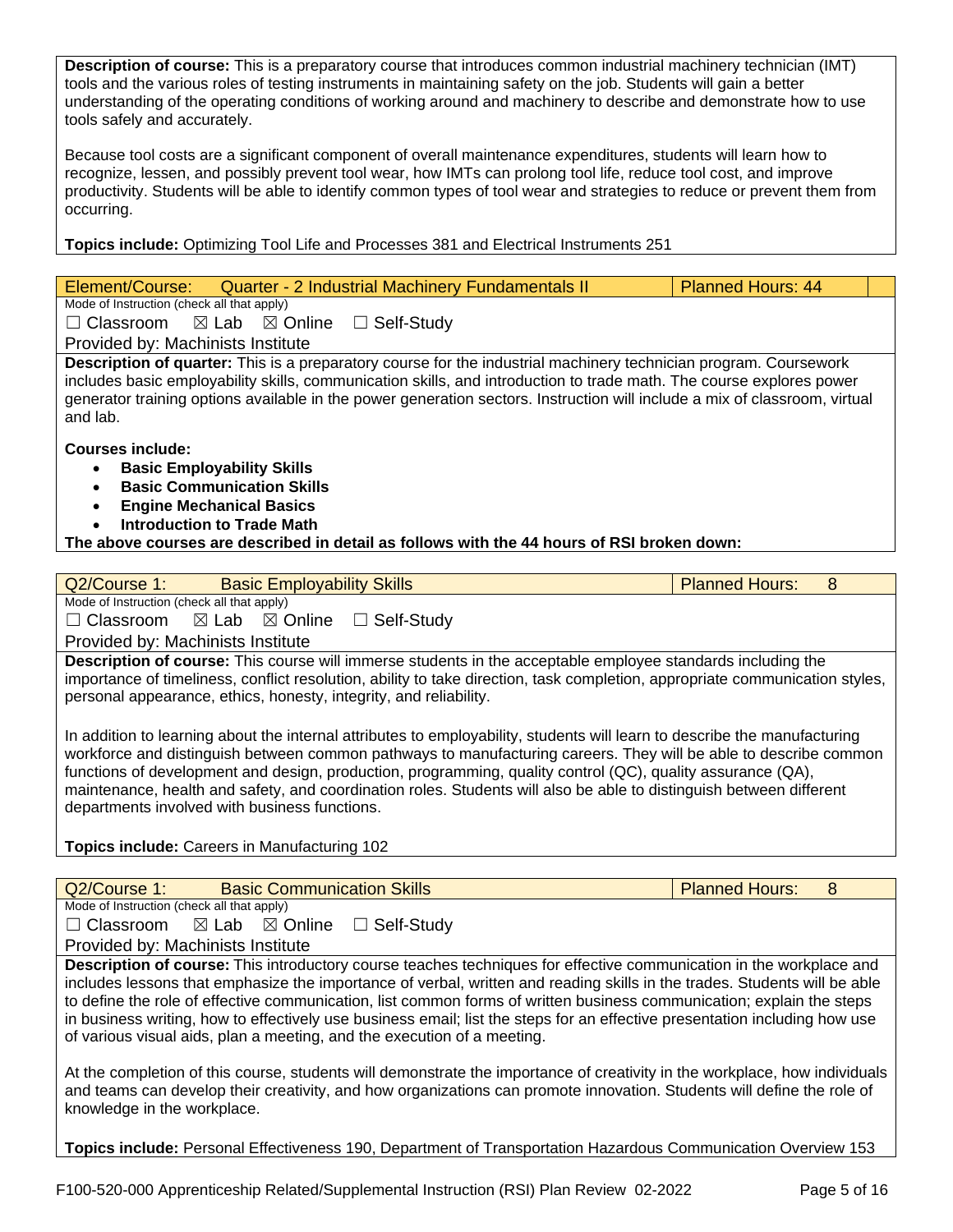| Q2/Course 1:<br><b>Engine Mechanics Basics</b>                                                                                                                                                                                                                                                                                                                                                                                                                                                                                                                                                                                                                           | <b>Planned Hours:</b>    | 18 |  |  |
|--------------------------------------------------------------------------------------------------------------------------------------------------------------------------------------------------------------------------------------------------------------------------------------------------------------------------------------------------------------------------------------------------------------------------------------------------------------------------------------------------------------------------------------------------------------------------------------------------------------------------------------------------------------------------|--------------------------|----|--|--|
| Mode of Instruction (check all that apply)                                                                                                                                                                                                                                                                                                                                                                                                                                                                                                                                                                                                                               |                          |    |  |  |
| $\Box$ Classroom<br>$\boxtimes$ Lab<br>$\Box$ Self-Study<br>$\boxtimes$ Online                                                                                                                                                                                                                                                                                                                                                                                                                                                                                                                                                                                           |                          |    |  |  |
| Provided by: Machinists Institute                                                                                                                                                                                                                                                                                                                                                                                                                                                                                                                                                                                                                                        |                          |    |  |  |
| Description of course: This is a preparatory course that provides a foundational overview of mechanical systems.<br>Simple machines are the building blocks of even the most complex mechanical systems because they manipulate<br>mechanical forces including distance and friction, to achieve mechanical advantage. Understanding how simple<br>machines work is essential to understanding and working with any type of machinery. Students will be familiarized with<br>each type of simple machine, their components, functions, and mechanical advantages, as the basis for understanding<br>advanced mechanical topics.                                          |                          |    |  |  |
| Students will be able to describe mechanical systems and factors affecting mechanical advantage. They will describe<br>the three classes of levers; wheels and axles; fixed and movable pulleys; and differences in mechanical advantage<br>between movable pulley systems. They will identify inclined planes; wedges; screws; and distinct types of gears.<br>Students will also distinguish between other devices used in mechanical systems and describe gravity and friction<br>effects on machines. They will be able to contrast equilibrium and dynamic forces; distinguish between linear and rotary<br>motions; between linear and rotary speeds and velocity. |                          |    |  |  |
| At the completion of the course, students will evaluate power, manual, and automatic transmissions, and will be able to<br>identify common mechanical faults that occur in motor drive systems and their symptoms. They will discuss, compare,<br>and contrast the importance of reactive and corrective maintenance and how they differ from preventive maintenance.<br>Students will list the significance of planned downtime on maintenance and discuss factors involved in selecting a<br>maintenance approach.                                                                                                                                                     |                          |    |  |  |
| Topics include: Intro to Mechanical Systems 101, Forces on Machines 121, Power Transmission Components 201,<br>Mechanical Power Variables 201, Mechanical Maintenance for Motor Drive Systems 349, Approaches to Maintenance<br>131                                                                                                                                                                                                                                                                                                                                                                                                                                      |                          |    |  |  |
|                                                                                                                                                                                                                                                                                                                                                                                                                                                                                                                                                                                                                                                                          |                          |    |  |  |
| Q2/Course 3:<br><b>Introduction to Trade Math</b><br>Mode of Instruction (check all that apply)                                                                                                                                                                                                                                                                                                                                                                                                                                                                                                                                                                          | <b>Planned Hours: 10</b> |    |  |  |
| □ Lab ⊠ Online □ Self-Study<br>$\boxtimes$ Classroom                                                                                                                                                                                                                                                                                                                                                                                                                                                                                                                                                                                                                     |                          |    |  |  |
| Provided by: Machinists Institute                                                                                                                                                                                                                                                                                                                                                                                                                                                                                                                                                                                                                                        |                          |    |  |  |
| Description of course: In this introductory math course, students will develop basic and foundational math skills that<br>are useful for calculations and problem solving in manufacturing and industrial maintenance settings. Topics will include<br>fractions, decimals, metric conversions, tolerances, and an introduction to basic geometry, angular measure, and<br>dimensional analysis. Using mathematics as a form of industry-based communication is emphasized.                                                                                                                                                                                              |                          |    |  |  |
| Students will define geometry, points, lines, and rays; parts of, and different types of angles and angle pairs; finding<br>perpendicularity, parallelism, planes; and variables. Students will also define interior angles of triangles; properties of<br>lines and adjacent and vertical angles; and the identification of the different types of triangles by their sides and by their<br>angles.                                                                                                                                                                                                                                                                     |                          |    |  |  |
| Students will be able to solve the missing measurements in singular or multiple right triangles and describe the basic<br>properties of circles and semicircles including contrasting radius and diameters, circumference, area, and the angles of<br>a circle. They will solve for missing angles in a bolt circle problem; tangents; and polygons; emphasize the<br>characteristics of a right triangle using the Pythagorean theorem; common trigonometric ratios; SOHCAHTOA; and<br>solving for missing dimensions using less common trigonometric ratios                                                                                                            |                          |    |  |  |
| Topics include: Math Fundamentals 101, Math: Fractions and Decimals 111, Units of Measurement 112, Algebra<br>Fundamentals 141, Geometry                                                                                                                                                                                                                                                                                                                                                                                                                                                                                                                                 |                          |    |  |  |

Element/Course: Quarter - 3 Introduction to Systems Planned Hours: 42 Mode of Instruction (check all that apply) ☐ Classroom ☒ Lab ☒ Online ☐ Self-Study Provided by: Machinists Institute **Description of quarter:** This is a preparatory course for the industrial machinery technician program. Coursework includes engine mechanical basics, fluid, and cooling systems. The course explores power generator training options available in the power generation sectors. Instruction will include a mix of classroom, virtual and lab.

F100-520-000 Apprenticeship Related/Supplemental Instruction (RSI) Plan Review 02-2022 Page 6 of 16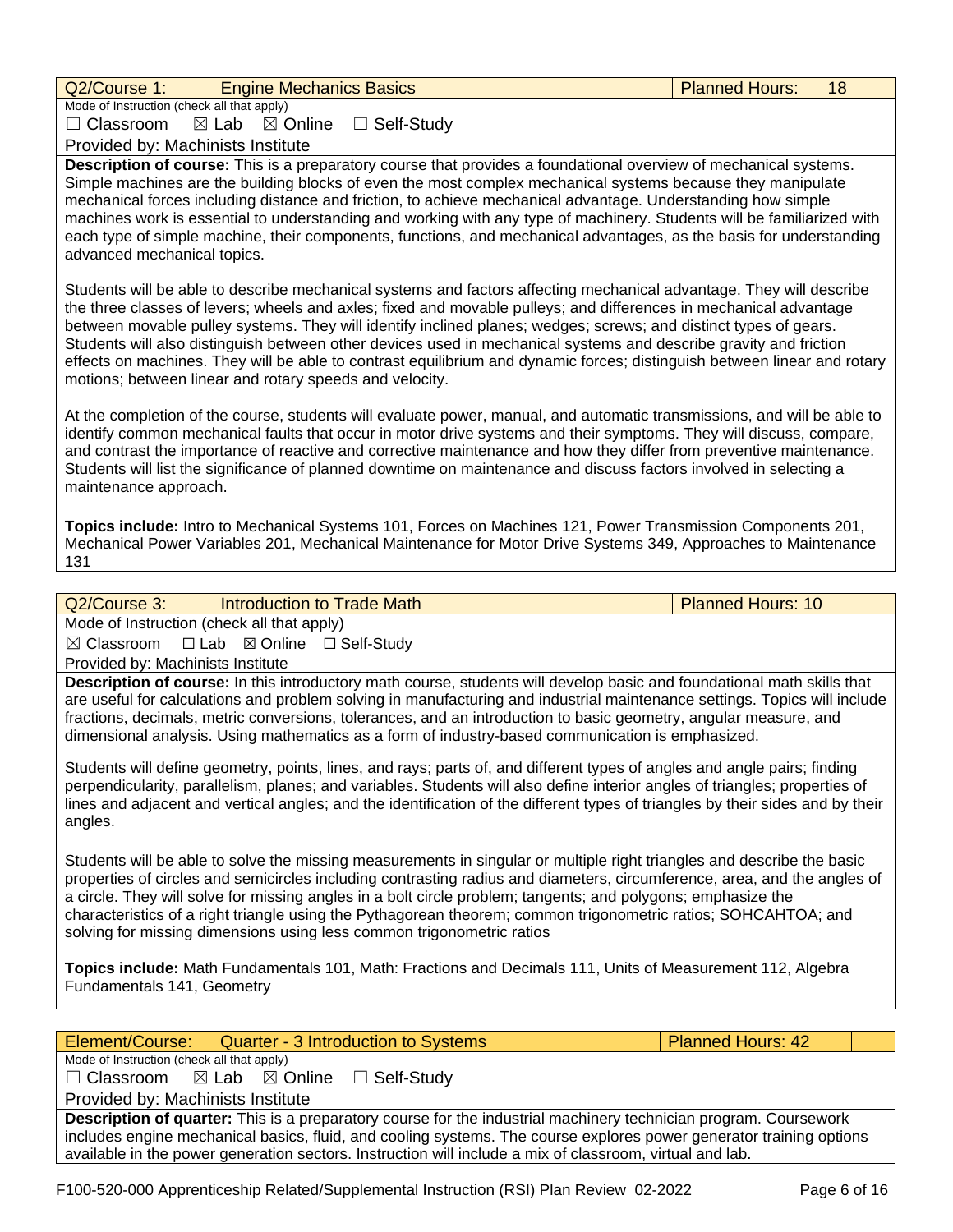**Courses include:**

- **Fluid Systems**
- **Cooling Systems**

**The above courses are described in detail as follows with the 42 hours of RSI broken down:**

#### Q3/Course 2: Fluid Systems Planned Hours: 21

Mode of Instruction (check all that apply) ☐ Classroom ☒ Lab ☒ Online ☐ Self-Study

Provided by: Machinists Institute

**Description of course:** The Fuel Systems course provides a comprehensive overview of pneumatics, fittings, control valves, and filtration systems, as well as an overview of the maintenance processes required for these operations. The unique types of fittings have a profound impact on the effectiveness of pneumatic and fuel systems. The course will develop successful preventive maintenance programs to help industrial facilities reduce downtime, lessen the need for costly repairs, and increase productivity. Students will gain an understanding of the benefits of a well-designed preventive maintenance program for fluid systems.

In this class, students will be able to identify fittings used in pneumatic systems; proper fittings selections that provide optimal efficiency; and identification of fluid conductors and specific advantages and disadvantages within fluid systems. They will demonstrate an understanding of how different pneumatic valves affect the flow of pressurized air in a system; how to evaluate and select components that control pressurized flow in pneumatic systems; and understand the functions of hydraulic control valves, and their proper placement within hydraulic circuits to produce usable power. Students will understand the main types of hydraulic control valves and their various functions and identify schematic symbols for common control valves.

At the completion of this course, students will define pressure and flow ratings, identify types of leakage and common issues that lead to failure in fluid systems. Adequate fluid levels and associated preventive maintenance tasks are critical to industrial maintenance. Students will describe the purpose of seals for fluid systems and demonstrate seal installation and maintenance; they will distinguish between pressure-compensated and temperature-compensated flow control valves; identify the types of pneumatic valves; describe the fluid system contaminants; how an ISO 4406:1999 rating indicates a fluid's cleanliness and discuss how filter condition indicator monitor filter performance; elaborate on preventive maintenance for fluid and filters; and system flushing methods.

**Topics include:** Intro to Fluid Conductors 241, Fittings for Fluid Systems 251, Preventative Maintenance for Fluid Systems 261, Hydraulic Control Valves 341, Pneumatic Control Valves 351, Contamination and Filter Selection 381

| Q3/Course 3:                                                                                                                                                                                                                                                                                                                                                                                                      | <b>Cooling Systems</b> |                   | <b>Planned Hours:</b> | 21 |
|-------------------------------------------------------------------------------------------------------------------------------------------------------------------------------------------------------------------------------------------------------------------------------------------------------------------------------------------------------------------------------------------------------------------|------------------------|-------------------|-----------------------|----|
| Mode of Instruction (check all that apply)                                                                                                                                                                                                                                                                                                                                                                        |                        |                   |                       |    |
| $\Box$ Classroom $\boxtimes$ Lab $\boxtimes$ Online                                                                                                                                                                                                                                                                                                                                                               |                        | $\Box$ Self-Study |                       |    |
| Provided by: Machinists Institute                                                                                                                                                                                                                                                                                                                                                                                 |                        |                   |                       |    |
| <b>Description of course:</b> The cooling systems course provides a comprehensive overview of essential components of<br>cooling systems including water pumps, thermostats, cooling fans, radiators, hoses and coolants.                                                                                                                                                                                         |                        |                   |                       |    |
| Students will learn how waste energy from diesel engines is dissipated, hybrid power systems of diesel and Rankine<br>cycles, energy utilization through optimized efficiency, and energy balancing. Students will be introduced to the First<br>and Second laws of thermodynamics, diesel engine efficiency and emissions models, turbines, reciprocating engines,<br>and the different types of working fluids. |                        |                   |                       |    |

**Topics include:** Laws of Thermodynamics, Turbines, Pumps, Waste Energy, Heat Transfer, and Working Fluids

### **Year 2 (144 hours)**

Element/Course: Quarter - 4 Electrical and Diesel Fundamentals Planned Hours: 71 Mode of Instruction (check all that apply) ☐ Classroom ☒ Lab ☒ Online ☐ Self-Study Provided by: Machinists Institute **Description of quarter:** This is an intermediate course for the Industrial Machinery Technician program. Coursework includes electrical and diesel mechanical basics. Instructions will include a mix of classroom, virtual and labs.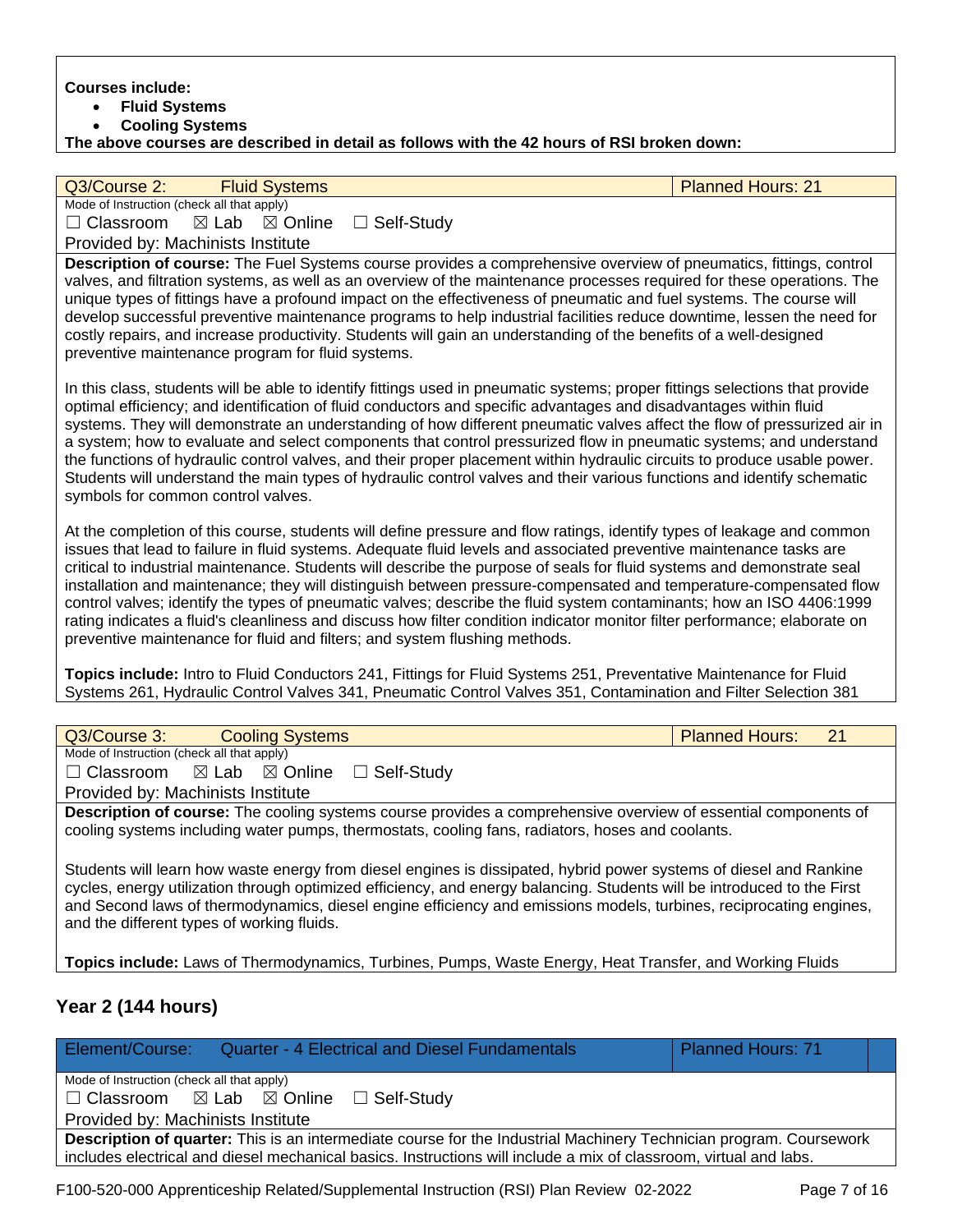**Courses include:**

• **Electrical Fundamentals** 

• **Diesel Mechanical Basics** 

**The above courses are described in detail as follows with the 71 hours of RSI broken down:**

| Q4/Course 1:<br><b>Electrical Fundamentals</b>                                                                                                                                                                                                   | <b>Planned Hours: 47</b> |
|--------------------------------------------------------------------------------------------------------------------------------------------------------------------------------------------------------------------------------------------------|--------------------------|
| Mode of Instruction (check all that apply)                                                                                                                                                                                                       |                          |
| $\Box$ Classroom<br>$\boxtimes$ Online<br>$\boxtimes$ Lab<br>□ Self-Study                                                                                                                                                                        |                          |
| Provided by: Machinists Institute                                                                                                                                                                                                                |                          |
| Description of quarter: This is an intermediate course in electrical requirements for industrial maintenance                                                                                                                                     |                          |
| technicians. Electrical fundamentals, such as introduction to electrical units; voltage and current calculations using                                                                                                                           |                          |
| Ohm's Law; AC/DC; use of voltmeters, ohm meters, ammeters and multimeters; electrical components including                                                                                                                                       |                          |
| resistors, coils, capacitors and diodes, will be covered.                                                                                                                                                                                        |                          |
|                                                                                                                                                                                                                                                  |                          |
| At the completion of the course, students will describe electricity using coulombs, amperage, voltage, how resistance<br>defines Ohm's Law, wattage, direct, and alternating current; and will demonstrate the importance of balancing tool life |                          |
| and production rates, circuits, purpose of common protective devices, grounding, and overcurrent devices. They will                                                                                                                              |                          |
| demonstrate the fundamentals of electricity; develop proficiency with the vocabulary used; build an understanding of                                                                                                                             |                          |
| advanced electrical concepts; and discuss electrical industrial maintenance requirements using correct terminology.                                                                                                                              |                          |
|                                                                                                                                                                                                                                                  |                          |
| Topics include: Electrical Units 101, Introduction to Circuits 201, and Electrical Instruments 251                                                                                                                                               |                          |
|                                                                                                                                                                                                                                                  |                          |
| Q4/Course 2:<br><b>Diesel Mechanical Basics</b>                                                                                                                                                                                                  | Planned Hours: 24        |
| Mode of Instruction (check all that apply)                                                                                                                                                                                                       |                          |
| Classroom<br>$\boxtimes$ Online<br>□ Self-Study<br>$\boxtimes$ Lab                                                                                                                                                                               |                          |
| Provided by: Machinists Institute                                                                                                                                                                                                                |                          |
| Description of course: This is an introductory course to diesel systems including the diesel engine, diesel engine<br>support systems, and the exhaust system. The class includes an overview of the diesel cycle, and a short history of the    |                          |
| diesel engine and covers the changeable aspects of mechanical power. Basic power variables include speed, power,                                                                                                                                 |                          |
| torque, horsepower, and mechanical forces. All machines rely on rotary motion, linear motion, or a combination of the                                                                                                                            |                          |
| two to perform work, and different power variables relate to each type of motion. Effectively converting one form of                                                                                                                             |                          |
| motion to another requires a clear understanding of the functional and mathematical relationship between the two                                                                                                                                 |                          |
| forms.                                                                                                                                                                                                                                           |                          |
|                                                                                                                                                                                                                                                  |                          |
| Industrial maintenance technicians often determine which power components are most suitable for specific operations,                                                                                                                             |                          |
| evaluate machine efficiency, and determine when machine components should be replaced. Familiarity with power                                                                                                                                    |                          |
| variables and their effects can help to prevent machine downtime and component failure. After taking this class, users<br>will understand the basic variables involved in power transmission so that they can use mechanical power properly,     |                          |
| safely, and efficiently.                                                                                                                                                                                                                         |                          |
|                                                                                                                                                                                                                                                  |                          |
| <b>Topics include: Mechanical Power Variables 202</b>                                                                                                                                                                                            |                          |
|                                                                                                                                                                                                                                                  |                          |
| Element/Course:<br><b>Quarter - 5 Lubrication Systems</b>                                                                                                                                                                                        | <b>Planned Hours: 23</b> |
|                                                                                                                                                                                                                                                  |                          |
| Mode of Instruction (check all that apply)<br>Classroom<br>$\boxtimes$ Online<br>$\boxtimes$ Lab                                                                                                                                                 |                          |
| $\Box$ Self-Study<br>$\Box$                                                                                                                                                                                                                      |                          |
| Provided by: Machinists Institute<br>Description of quarter: This is an intermediate course for the industrial machinery technician program. Students will                                                                                       |                          |
| learn about the different types of lubricants used in industrial equipment. Coursework includes scavenging processes                                                                                                                             |                          |
| and lubrication systems. Instructions will include a mix of classroom, virtual and labs.                                                                                                                                                         |                          |
|                                                                                                                                                                                                                                                  |                          |
| <b>Courses include:</b>                                                                                                                                                                                                                          |                          |
| <b>Lubrication Systems</b>                                                                                                                                                                                                                       |                          |
| The above courses are described in detail as follows with the 23 hours of RSI broken down:                                                                                                                                                       |                          |
|                                                                                                                                                                                                                                                  |                          |
| Q5/Course 1:<br><b>Lubrication Systems</b><br>Mode of Instruction (check all that apply)                                                                                                                                                         | <b>Planned Hours: 23</b> |
| Classroom<br>⊠ Online<br>$\boxtimes$ Lab<br>Self-Study                                                                                                                                                                                           |                          |
|                                                                                                                                                                                                                                                  |                          |
| F100-520-000 Apprenticeship Related/Supplemental Instruction (RSI) Plan Review 02-2022                                                                                                                                                           | Page 8 of 16             |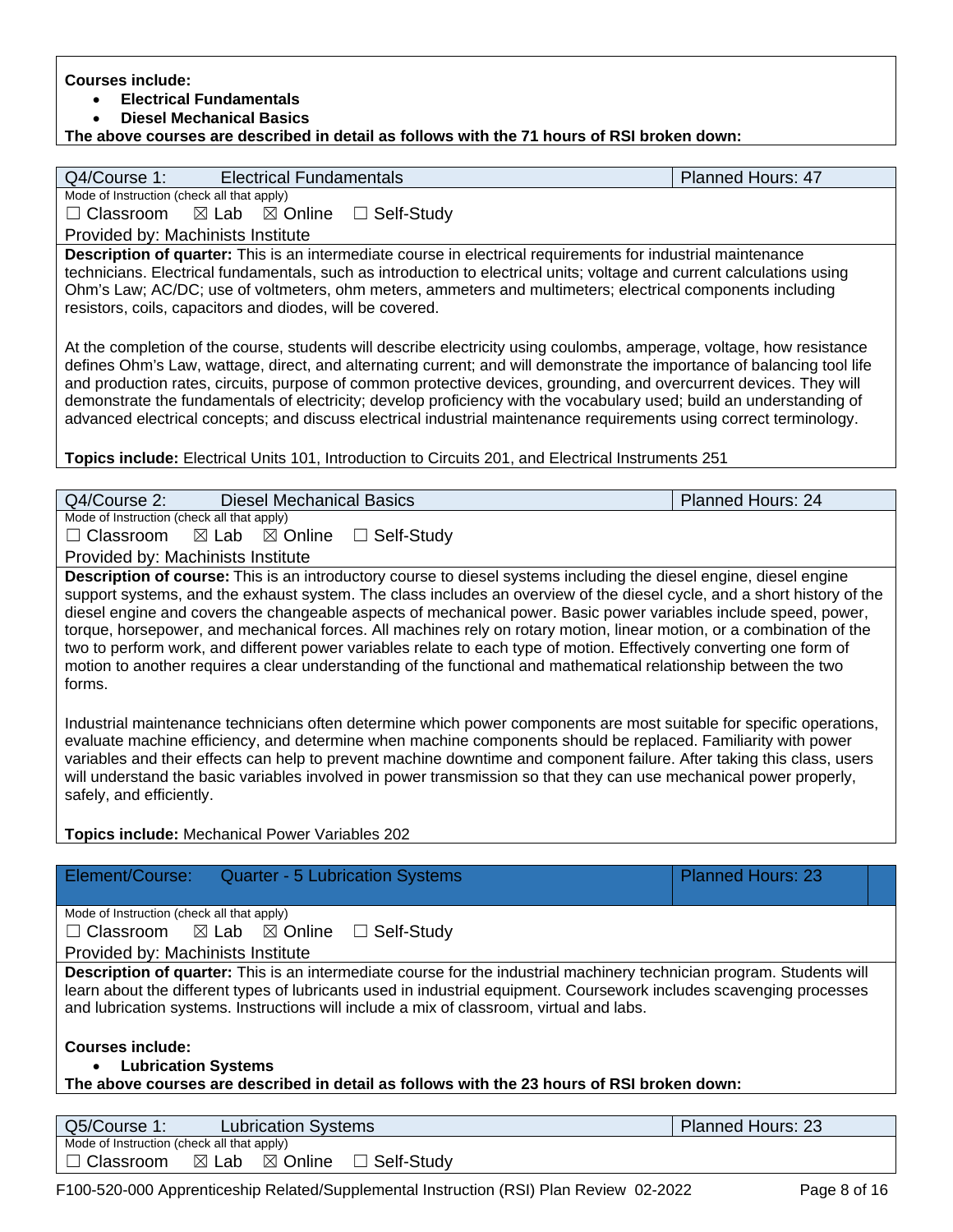Provided by: Machinists Institute

**Description of course:** This intermediate course covers lubrication and lubricating oils, oil pumps, filters, oil coolers and pressure sensors and describes different types of lubricants and appropriate uses for them in machines and mechanical systems. A variety of machines require proper lubrication to function safely and efficiently. Lubricants help prevent wear and ensure operational efficiency by decreasing friction between components in contact. Common industrial lubricants include oil, grease, and solid lubricants.

Industrial maintenance technicians must understand basic lubricant properties to select, apply, and replace lubricants properly. Students also learn to recognize signs of improper lubrication and be aware of proper maintenance, storage, and safety practices for lubricants. After completing this course, students will gain an understanding of the advantages and disadvantages of using different types of lubricants, operational properties, and maintenance procedures for proper lubrication.

**Topics include:** Lubricant Fundamentals 211

| Element/Course:<br>Quarter - 6 Welding, Regulations, & Troubleshooting<br><b>Planned Hours: 50</b>                       |  |  |  |  |  |  |
|--------------------------------------------------------------------------------------------------------------------------|--|--|--|--|--|--|
| Mode of Instruction (check all that apply)                                                                               |  |  |  |  |  |  |
| $\boxtimes$ Lab $\boxtimes$ Online $\Box$ Self-Study<br>$\Box$ Classroom                                                 |  |  |  |  |  |  |
| Provided by: Machinists Institute                                                                                        |  |  |  |  |  |  |
| Description of quarter: This is an intermediate course for the industrial machinery technician program. Coursework       |  |  |  |  |  |  |
| includes Welding I and either an introduction to regulations or course in troubleshooting. The instructor will include a |  |  |  |  |  |  |
| mix of classroom, virtual and F2F labs.                                                                                  |  |  |  |  |  |  |
|                                                                                                                          |  |  |  |  |  |  |
| <b>Courses include:</b>                                                                                                  |  |  |  |  |  |  |
| <b>Welding (all)</b><br>$\bullet$                                                                                        |  |  |  |  |  |  |
| <b>Introduction to Regulations or</b><br>$\bullet$                                                                       |  |  |  |  |  |  |
| Troubleshooting<br>The above courses are described in detail as follows with the 50 hours of RSI broken down:            |  |  |  |  |  |  |
|                                                                                                                          |  |  |  |  |  |  |
|                                                                                                                          |  |  |  |  |  |  |
| Q6/Course 1: Welding<br><b>Planned Hours: 30</b><br>Mode of Instruction (check all that apply)                           |  |  |  |  |  |  |
| $\Box$ Classroom $\boxtimes$ Lab $\boxtimes$ Online<br>□ Self-Study                                                      |  |  |  |  |  |  |
|                                                                                                                          |  |  |  |  |  |  |
| Provided by: Machinists Institute                                                                                        |  |  |  |  |  |  |
| Description of course: Welding I course provides foundational knowledge necessary for the educational development        |  |  |  |  |  |  |
| of welding professionals. This knowledge will serve as the basis on which more comprehensive and process-specific        |  |  |  |  |  |  |
|                                                                                                                          |  |  |  |  |  |  |
| knowledge is built and introduces students to common welding processes and workpiece materials as well as joint and      |  |  |  |  |  |  |
| welding types. This includes discussions surrounding joint preparation, discontinuities, welding procedure               |  |  |  |  |  |  |
| specifications, and testing and inspection methods for welding.                                                          |  |  |  |  |  |  |
| In this course, students will demonstrate how trade math is used in welding; describe weldable materials; structural     |  |  |  |  |  |  |
| shapes commonly joined using welding processes; identify common joint and weld types; how joints are prepared for        |  |  |  |  |  |  |

welding; weld discontinuities, defects, and procedure specifications; testing and inspection methods. They will identify and use gages, calipers, and micrometers; steel rules, go/no-go gages, combination squares and protractors. Students will describe safety essentials, safety data sheets (SDS), and welding PPE; how insulation and PPE can help prevent electric shock; dangers of fume plumes; how to prevent fume inhalation and ensure safety in confined spaces; and list OSHA training requirements for welding. Students will learn about electricity and explain how to reduce exposure to electromagnetic fields, and the negative consequences of electrically generated heat. They will describe basic electrical safety precautions, best practices for working with welding circuits, the work and electrode cables. Students will demonstrate grounding in arc welding, electrically hazardous conditions, and processes recommended for these conditions. They will identify insulation and PPE for electrical safety, equipment ratings, and their capacity; and describe maintenance and inspection for electrical safety.

By the completion of this course, students will describe arc welding processes such as shielded, gas, metal arc, fluxcored, and gas tungsten arc welding. They will also describe oxyfuel and other common and emerging welding processes. Students will identify essential welding variables; workpiece materials suitable for different welding processes; nonessential welding variables; welding procedure specifications; and sections of welding procedure specifications.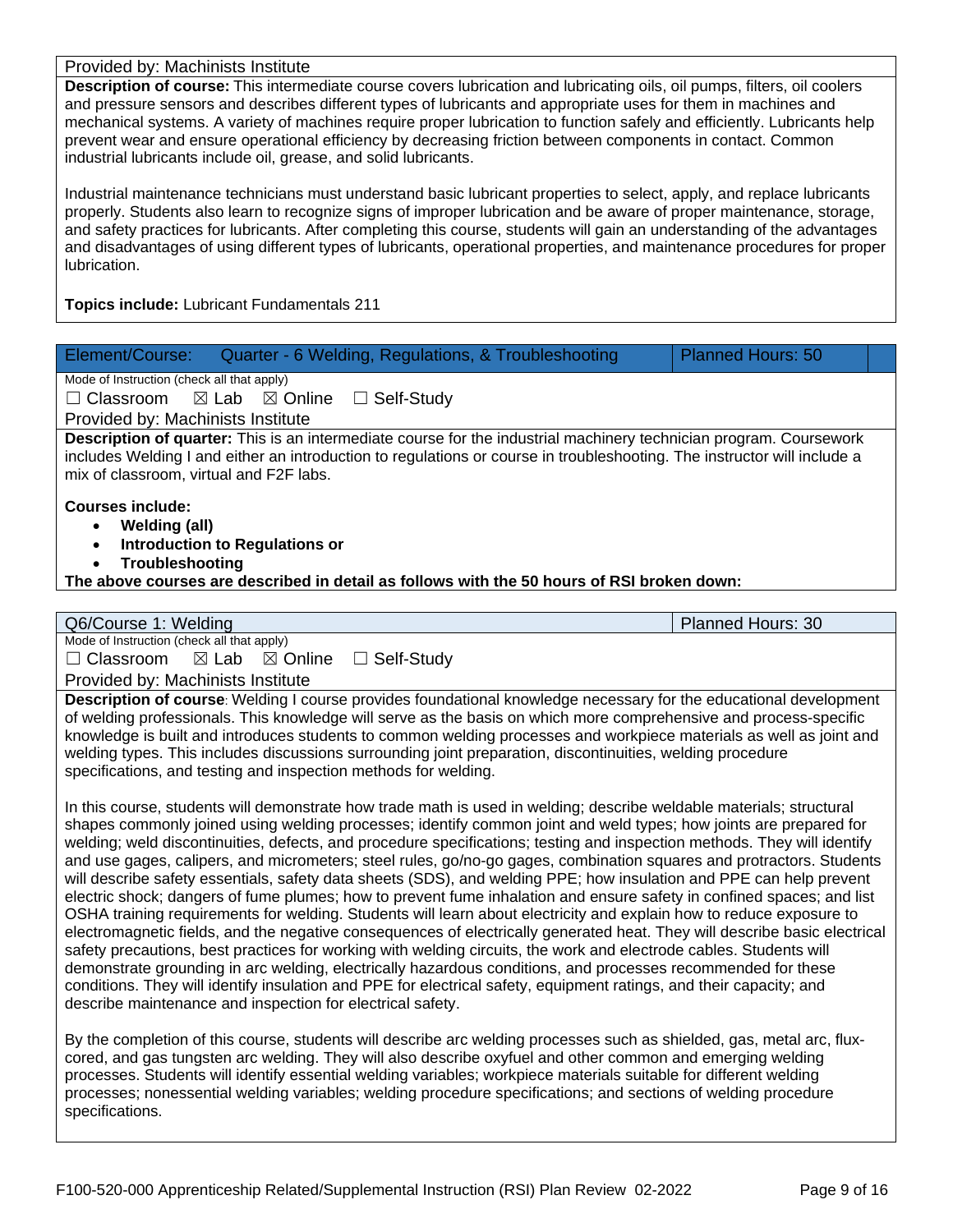**Topics include:** Welding Safety Essentials 101, PPE for Welding 111, Welding Fumes and Gases Safety 121, Electrical Safety for Welding 131, Introduction to Welding 141, Introduction to Welding Processes 151, Math Fundamentals for Welding 161

| Q6/Course 2: Introduction to Regulations                                                                                                                                                                                                            | Planned Hours: 20        |  |  |  |
|-----------------------------------------------------------------------------------------------------------------------------------------------------------------------------------------------------------------------------------------------------|--------------------------|--|--|--|
| Mode of Instruction (check all that apply)                                                                                                                                                                                                          |                          |  |  |  |
| $\Box$ Classroom<br>$\boxtimes$ Lab<br>$\boxtimes$ Online<br>□ Self-Study                                                                                                                                                                           |                          |  |  |  |
| Provided by: Machinists Institute                                                                                                                                                                                                                   |                          |  |  |  |
| Description of course: This course will focus on the training requirements for regulations that govern power generator                                                                                                                              |                          |  |  |  |
| maintenance at federal, state, and local governments.                                                                                                                                                                                               |                          |  |  |  |
|                                                                                                                                                                                                                                                     |                          |  |  |  |
| At the completion of this course, students will be able to demonstrate compliance-based maintenance standards and<br>best practices and will be introduced to terminology and definitions specific to regulations compliance. They will use         |                          |  |  |  |
| and apply industry specific documents to replicate industry scenarios such as hospitals, commercial, and residential                                                                                                                                |                          |  |  |  |
| buildings etc. to align with industry certifications such as EGSA.                                                                                                                                                                                  |                          |  |  |  |
|                                                                                                                                                                                                                                                     |                          |  |  |  |
| <b>Topics include: WA State and Local Regulations</b>                                                                                                                                                                                               |                          |  |  |  |
|                                                                                                                                                                                                                                                     |                          |  |  |  |
| Q6/Course 2: Troubleshooting and Diagnostics                                                                                                                                                                                                        | Planned Hours: 20        |  |  |  |
| Mode of Instruction (check all that apply)                                                                                                                                                                                                          |                          |  |  |  |
| $\Box$ Classroom<br>$\boxtimes$ Lab<br>$\boxtimes$ Online<br>$\Box$ Self-Study                                                                                                                                                                      |                          |  |  |  |
| Provided by: Machinists Institute                                                                                                                                                                                                                   |                          |  |  |  |
| Description of course: The Troubleshooting and Diagnostics course provides a comprehensive overview of various                                                                                                                                      |                          |  |  |  |
| methods and tools used to troubleshoot problems.                                                                                                                                                                                                    |                          |  |  |  |
|                                                                                                                                                                                                                                                     |                          |  |  |  |
| In this course, students will apply tools and techniques to find the root cause of problems, and will distinguish deviations<br>from problems, including identifying early warning signs of equipment failure. They will use check sheets, fishbone |                          |  |  |  |
| diagrams, and Pareto charts as troubleshooting tools, and the 5 Whys, brainstorming, and troubleshooting teams as                                                                                                                                   |                          |  |  |  |
| common methods of gathering troubleshooting data.                                                                                                                                                                                                   |                          |  |  |  |
|                                                                                                                                                                                                                                                     |                          |  |  |  |
| At the completion of this course, students will be able to solve problems and understand how to work on preventing in                                                                                                                               |                          |  |  |  |
| many different settings. Without this knowledge, students would not be able to solve problems effectively. The instructor                                                                                                                           |                          |  |  |  |
| will contextualize projects in lab for students in specialized areas of focus.                                                                                                                                                                      |                          |  |  |  |
|                                                                                                                                                                                                                                                     |                          |  |  |  |
| Topics include: Troubleshooting 181                                                                                                                                                                                                                 |                          |  |  |  |
|                                                                                                                                                                                                                                                     |                          |  |  |  |
|                                                                                                                                                                                                                                                     |                          |  |  |  |
| Year 3 (144 hours)                                                                                                                                                                                                                                  |                          |  |  |  |
|                                                                                                                                                                                                                                                     |                          |  |  |  |
| Quarter - 7 Rigging and Communication<br>Element/Course:                                                                                                                                                                                            | <b>Planned Hours: 50</b> |  |  |  |
| Mode of Instruction (check all that apply)                                                                                                                                                                                                          |                          |  |  |  |
| $\boxtimes$ Lab<br>$\boxtimes$ Online<br>□ Self-Study<br>$\Box$ Classroom                                                                                                                                                                           |                          |  |  |  |
| Provided by: Machinists Institute                                                                                                                                                                                                                   |                          |  |  |  |
| Description of quarter: This is an intermediate course for the industrial machinery technician program. Courses in                                                                                                                                  |                          |  |  |  |
| this quarter focus on rigging, communication, and documentation. It is important that IMT's are knowledgeable and                                                                                                                                   |                          |  |  |  |
| familiar with rigging practices and that they are effective communicators written and oratory, and that they can fulfil the                                                                                                                         |                          |  |  |  |
| workplace requirements for proper and accurate documentation. Instructions will include a mix of classroom, virtual and                                                                                                                             |                          |  |  |  |
| labs.                                                                                                                                                                                                                                               |                          |  |  |  |
| <b>Courses include:</b>                                                                                                                                                                                                                             |                          |  |  |  |

- **Rigging**
- **Communication and Documentation**

**The above courses are described in detail as follows with the 50 hours of RSI broken down:**

| Q7/Course 1:                               |       |        | Rigging    | <b>Planned Hours: 20</b> |
|--------------------------------------------|-------|--------|------------|--------------------------|
| Mode of Instruction (check all that apply) |       |        |            |                          |
| Classroom                                  | ⊠ Lab | Online | Self-Study |                          |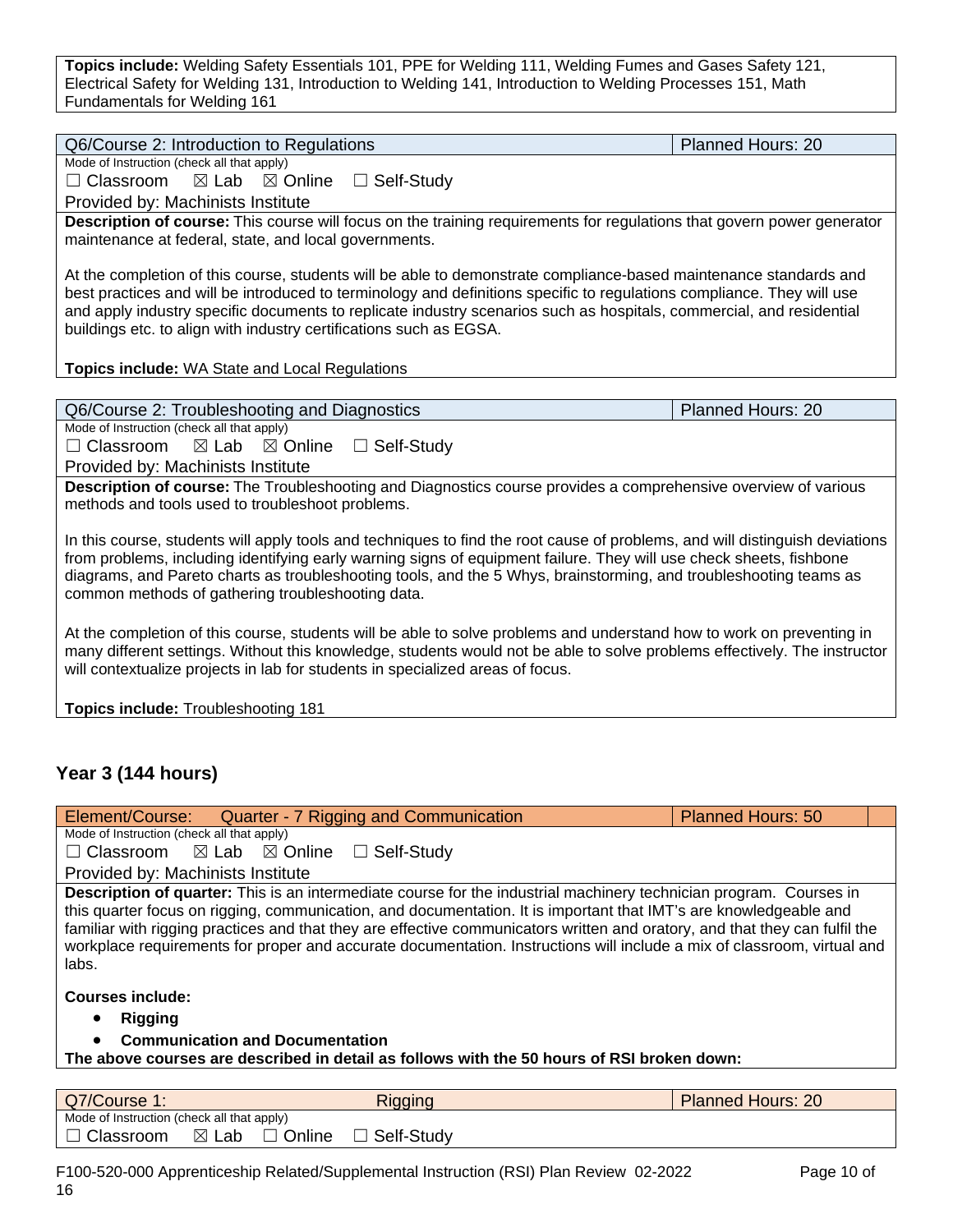Provided by: Machinists Institute

**Description of course:** This course covers OSHA regulations, the use and inspection of slings, rigging hardware, load weight and other areas critical to understanding and operating a safe job site, and is recommended for all employees who are working within the fall zone of a load and especially if they are involved in the hooking and unhooking of the load or in the guiding of a load.

Per OSHA standards, before employees are exposed to fall hazards, employers must first provide rigging training. This course is recommended for all individuals working at heights as it points out potential hazards and issues involved with fall protection, the need to protect workers, and the knowledge required to solve fall hazard problems.

In this course, students will become proficient in sling inspections and hitches. They will be able to verify the load weight, rating charts, sling angles, center of gravity, fall zones, tag lines, and power line safety. Students will demonstrate safe working practices around cranes and will become familiar with OSHA and ASME regulations. They will evaluate, inspect, and use proper chain slings; wire rope slings; round slings; web slings; and mesh slings. At the completion of this course, students will describe proper sling protection, what shackles, eyebolts, hooks, mechanical couplers, swivel hoist rings, and plate clamps are, as well as proper rigging hardware for onsite rigging, overhead gantry cranes, chain falls, and boom trucks. Upon completion of this course the students will have met the OSHA 1910.30 and ANSI requirements.

**Topics include:** OSHA Rigging Standards, ASME Rigging Standards, Fall Precautions PPE, and Rigging

| Q7/Course 2:                               |                                    | <b>Communication and Documentation</b>                                                                                                                                                                                                                                                                                                                                                                                                                                                                                                                                                                                        | <b>Planned Hours: 30</b> |
|--------------------------------------------|------------------------------------|-------------------------------------------------------------------------------------------------------------------------------------------------------------------------------------------------------------------------------------------------------------------------------------------------------------------------------------------------------------------------------------------------------------------------------------------------------------------------------------------------------------------------------------------------------------------------------------------------------------------------------|--------------------------|
| Mode of Instruction (check all that apply) |                                    |                                                                                                                                                                                                                                                                                                                                                                                                                                                                                                                                                                                                                               |                          |
| $\Box$ Classroom                           | $\boxtimes$ Lab $\boxtimes$ Online | $\Box$ Self-Study                                                                                                                                                                                                                                                                                                                                                                                                                                                                                                                                                                                                             |                          |
| Provided by: Machinists Institute          |                                    |                                                                                                                                                                                                                                                                                                                                                                                                                                                                                                                                                                                                                               |                          |
|                                            |                                    | <b>Description of course:</b> This course covers OSHA regulations, the use and inspection of slings, rigging hardware, load<br>weight and other areas critical to understanding and operating a safe job site, and is recommended for all employees<br>who are working within the fall zones of loads, especially if they are involved in hooking and unhooking loads or in<br>quiding loads. Worksite communication skills ensure the working environment poses minimal to no risk for workers, and<br>that work tasks are completed correctly, and quality is maintained. Students will apply effective communication using |                          |
|                                            |                                    | spoken and written communication to create and give presentations using cultural and emotional intelligence.<br>Students will gain tips and strategies required for relationship building, conflict resolution, and teamwork fundamentals.                                                                                                                                                                                                                                                                                                                                                                                    |                          |
|                                            |                                    | Students will define the role of effective communication; describe common forms of written business communication;<br>explain the steps in business writing, how to effectively use business email, and the steps for an effective presentation.<br>They will define the use of various visual aids and explain how to plan a meeting. Students will be able to describe the<br>execution of a meeting and explain the importance of creativity in the workplace. They will define the role of knowledge                                                                                                                      |                          |

in the workplace. At the completion of this course, students will be able to demonstrate how to perform proper documentation, manual reading, and cataloging skills required for technical trades; how to use proper terminology for areas of focus including naval/vessel; pump station/power generation; and customer relations. Students will be able to clearly explain how work

**Topics include:** Communication for Trades, SDS and Hazard Communication 151, and Personal Effectiveness 190

processes are to be performed to site inspectors and/or customers using written and oral reports.

| Element/Course: Quarter - 8 Systems                                                                                                                                                                                                                                                                                                                                                                                                                                              | <b>Planned Hours: 58</b> |
|----------------------------------------------------------------------------------------------------------------------------------------------------------------------------------------------------------------------------------------------------------------------------------------------------------------------------------------------------------------------------------------------------------------------------------------------------------------------------------|--------------------------|
| Mode of Instruction (check all that apply)                                                                                                                                                                                                                                                                                                                                                                                                                                       |                          |
| $\Box$ Classroom $\Box$ Lab $\Box$ Online<br>$\Box$ Self-Study                                                                                                                                                                                                                                                                                                                                                                                                                   |                          |
| Provided by: Machinists Institute                                                                                                                                                                                                                                                                                                                                                                                                                                                |                          |
| Description of quarter: This is an intermediate course for the industrial machinery technician program. Coursework<br>includes basic electronics, marine engine/propulsion/fluids, pump theory/systems/value systems, and power generator<br>testing/engaging/switching gears. The course explores intermediate industrial maintenance training options available in<br>multiple industrial maintenance sectors. Instructions will include a mix of classroom, virtual and labs. |                          |
| <b>Courses include:</b><br><b>Basic Electronics / All Systems (All Take)</b><br>$\bullet$<br><b>Marine Engines / Propulsion / Fluids or</b><br>$\bullet$                                                                                                                                                                                                                                                                                                                         |                          |

• **Pump Theory and Systems / Value Systems or**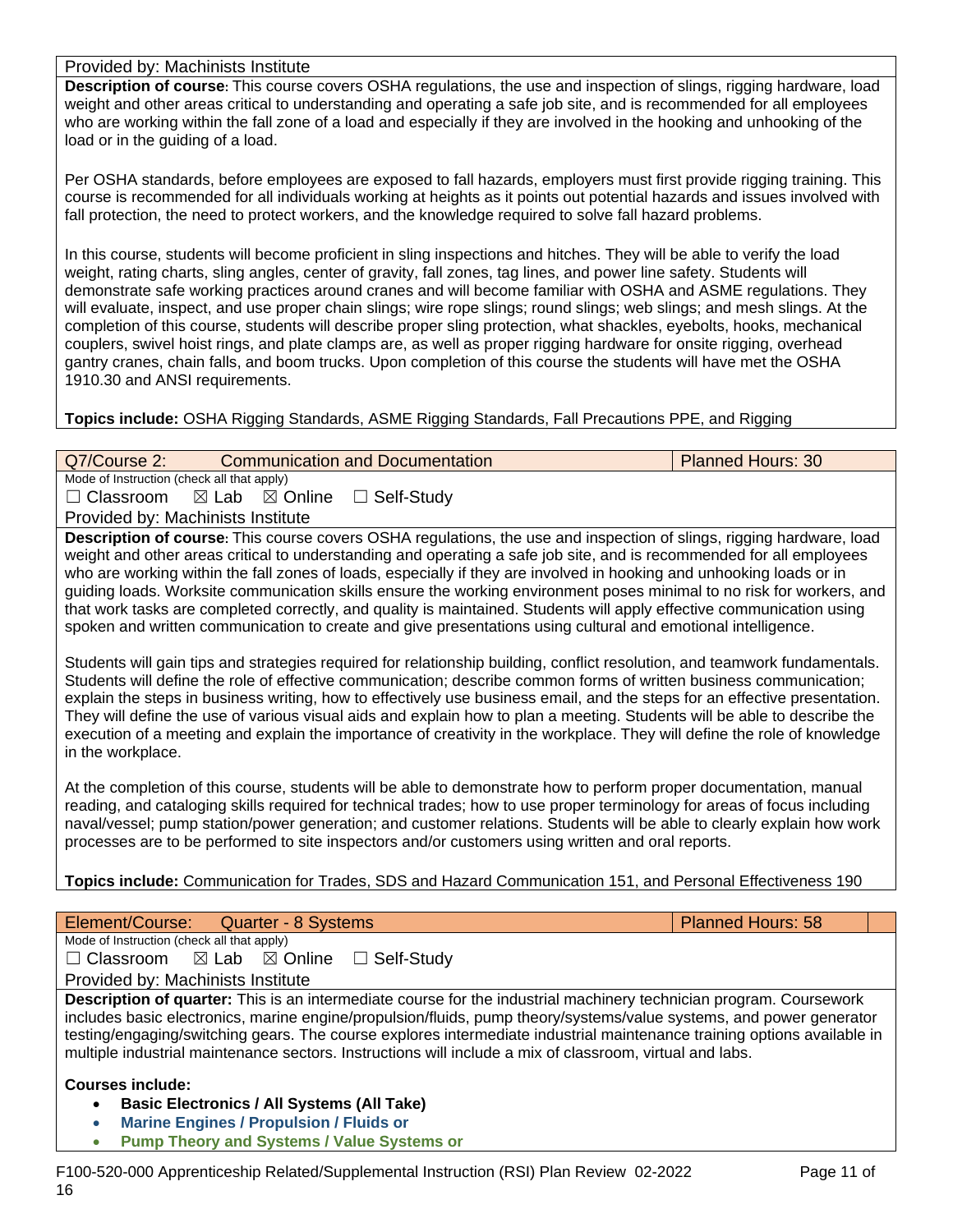| <b>Power Generator Testing / Engaging / Switch Gears</b><br>The above courses are described in detail as follows with the 58 hours of RSI broken down:                                                                                                                                                                                                                                                                                                                                                                                                                                                                                                                                                                                                                                                                                                |                             |  |  |  |  |
|-------------------------------------------------------------------------------------------------------------------------------------------------------------------------------------------------------------------------------------------------------------------------------------------------------------------------------------------------------------------------------------------------------------------------------------------------------------------------------------------------------------------------------------------------------------------------------------------------------------------------------------------------------------------------------------------------------------------------------------------------------------------------------------------------------------------------------------------------------|-----------------------------|--|--|--|--|
| Q8/Course 1:                                                                                                                                                                                                                                                                                                                                                                                                                                                                                                                                                                                                                                                                                                                                                                                                                                          | <b>Planned Hours: 38</b>    |  |  |  |  |
| Quarter - 8 Electronics / All Systems<br>Mode of Instruction (check all that apply)                                                                                                                                                                                                                                                                                                                                                                                                                                                                                                                                                                                                                                                                                                                                                                   |                             |  |  |  |  |
| $\Box$ Classroom<br>$\boxtimes$ Lab<br>$\boxtimes$ Online<br>$\Box$ Self-Study                                                                                                                                                                                                                                                                                                                                                                                                                                                                                                                                                                                                                                                                                                                                                                        |                             |  |  |  |  |
| Provided by: Machinists Institute                                                                                                                                                                                                                                                                                                                                                                                                                                                                                                                                                                                                                                                                                                                                                                                                                     |                             |  |  |  |  |
| Description of course: This class introduces students to electrical prints and symbols that are most used in<br>maintenance to prepare them for reading and writing their own electrical prints. These are integral skills for working with<br>electrical systems, since almost all electrical projects, from designing a circuit to troubleshooting, and fixing faulty<br>electrical equipment, involve electrical prints. Students will understand and practice precautionary and preventative<br>measures to safely and effectively work with electricity.                                                                                                                                                                                                                                                                                         |                             |  |  |  |  |
| In this course, students will be able to describe the elements that make up wiring schematics, identify types and<br>applications of electrical and wiring repair procedures, schematic diagram electrical symbols. They will demonstrate<br>how to read writing schematics and give recommendations for diagnostic strategies using electrical schematics and test<br>equipment. Students will describe various uses of electrical schematics and identify differences between various types<br>of electrical schematics, power, and ground distribution. They will distinguish between other common types of electrical<br>prints and how they assist with electrical troubleshooting.                                                                                                                                                              |                             |  |  |  |  |
| Students will discuss the importance of following electrical safety standards and practices, they will list organizations<br>and texts that govern electrical safety. They will evaluate and apply the three-stage safety model while describing the<br>basic principles of electricity. Students will identify the components of circuits and describe common PPE devices. After<br>completing this course, they will be able to describe the best practices for maintaining safety and preventing injury while<br>working with electrical systems.                                                                                                                                                                                                                                                                                                  |                             |  |  |  |  |
| Topics include: Electrical Print Reading 261, Safety for Electrical Work 111, and Introduction to Circuits 201                                                                                                                                                                                                                                                                                                                                                                                                                                                                                                                                                                                                                                                                                                                                        |                             |  |  |  |  |
| Q8/Course 2: Marine Engines/Propulsion/Fluid Systems                                                                                                                                                                                                                                                                                                                                                                                                                                                                                                                                                                                                                                                                                                                                                                                                  | <b>Planned Hours:</b><br>20 |  |  |  |  |
| Mode of Instruction (check all that apply)                                                                                                                                                                                                                                                                                                                                                                                                                                                                                                                                                                                                                                                                                                                                                                                                            |                             |  |  |  |  |
| $\Box$ Classroom<br>$\boxtimes$ Lab<br>$\boxtimes$ Online<br>$\Box$ Self-Study                                                                                                                                                                                                                                                                                                                                                                                                                                                                                                                                                                                                                                                                                                                                                                        |                             |  |  |  |  |
| Provided by: Machinists Institute                                                                                                                                                                                                                                                                                                                                                                                                                                                                                                                                                                                                                                                                                                                                                                                                                     |                             |  |  |  |  |
| Description of course: The Marine Engines / Propulsion / Fluid Systems course is built on the electronics course<br>whereby students will be able to troubleshoot and repair marine systems using theoretical knowledge and practical<br>applications. They will demonstrate different types and arrangements of ship machinery applied for ship propulsion and<br>understand the main parameters of ship machinery. Students will demonstrate an understanding of basic propulsion<br>power transmission principles and knowing the conceptual requirements for reliable and safe work of ship propulsion.<br>By the end of this course, students will be able to identify the main components of maritime diesel engines and<br>understand their functions. Students will familiarize themselves with common problems involving diesel engine parts |                             |  |  |  |  |
| and demonstrate an understanding of the basic requirements for reliable and safe operations of diesel engines.                                                                                                                                                                                                                                                                                                                                                                                                                                                                                                                                                                                                                                                                                                                                        |                             |  |  |  |  |
| Topics include: Marine Engines, Propulsion, and Fluid Systems                                                                                                                                                                                                                                                                                                                                                                                                                                                                                                                                                                                                                                                                                                                                                                                         |                             |  |  |  |  |
| Q8/Course 2: Pump Theory and Systems/Value Systems                                                                                                                                                                                                                                                                                                                                                                                                                                                                                                                                                                                                                                                                                                                                                                                                    | <b>Planned Hours: 20</b>    |  |  |  |  |
| Mode of Instruction (check all that apply)                                                                                                                                                                                                                                                                                                                                                                                                                                                                                                                                                                                                                                                                                                                                                                                                            |                             |  |  |  |  |
| $\Box$ Classroom<br>$\boxtimes$ Lab<br>$\boxtimes$ Online<br>$\Box$ Self-Study                                                                                                                                                                                                                                                                                                                                                                                                                                                                                                                                                                                                                                                                                                                                                                        |                             |  |  |  |  |
| Provided by: Machinists Institute                                                                                                                                                                                                                                                                                                                                                                                                                                                                                                                                                                                                                                                                                                                                                                                                                     |                             |  |  |  |  |
| Description of course: The Pump Theory and Systems/Value Systems course provides an overview of the major<br>pumping-related components found in value systems. This course covers typical applications of various types of pumps<br>and details of how to trouble shoot pumping systems. Students will demonstrate an understanding of pumping systems,<br>seal components, types, filters of systems, the role of a pump station and how to properly trouble shoot pump systems.<br>Students will also gain knowledge in identifying potential solutions for improvement pump system capacity, increasing<br>asset life, and thus decreasing costs.                                                                                                                                                                                                 |                             |  |  |  |  |
| By the end of this course, students will have a solid understanding of pump systems and value systems, components<br>and appropriate system components.                                                                                                                                                                                                                                                                                                                                                                                                                                                                                                                                                                                                                                                                                               |                             |  |  |  |  |
| Topics include: Pump Theory, Pump Systems, Value Systems, Troubleshooting, Pump Efficiency                                                                                                                                                                                                                                                                                                                                                                                                                                                                                                                                                                                                                                                                                                                                                            |                             |  |  |  |  |
| F100-520-000 Apprenticeship Related/Supplemental Instruction (RSI) Plan Review 02-2022<br>16                                                                                                                                                                                                                                                                                                                                                                                                                                                                                                                                                                                                                                                                                                                                                          | Page 12 of                  |  |  |  |  |

Г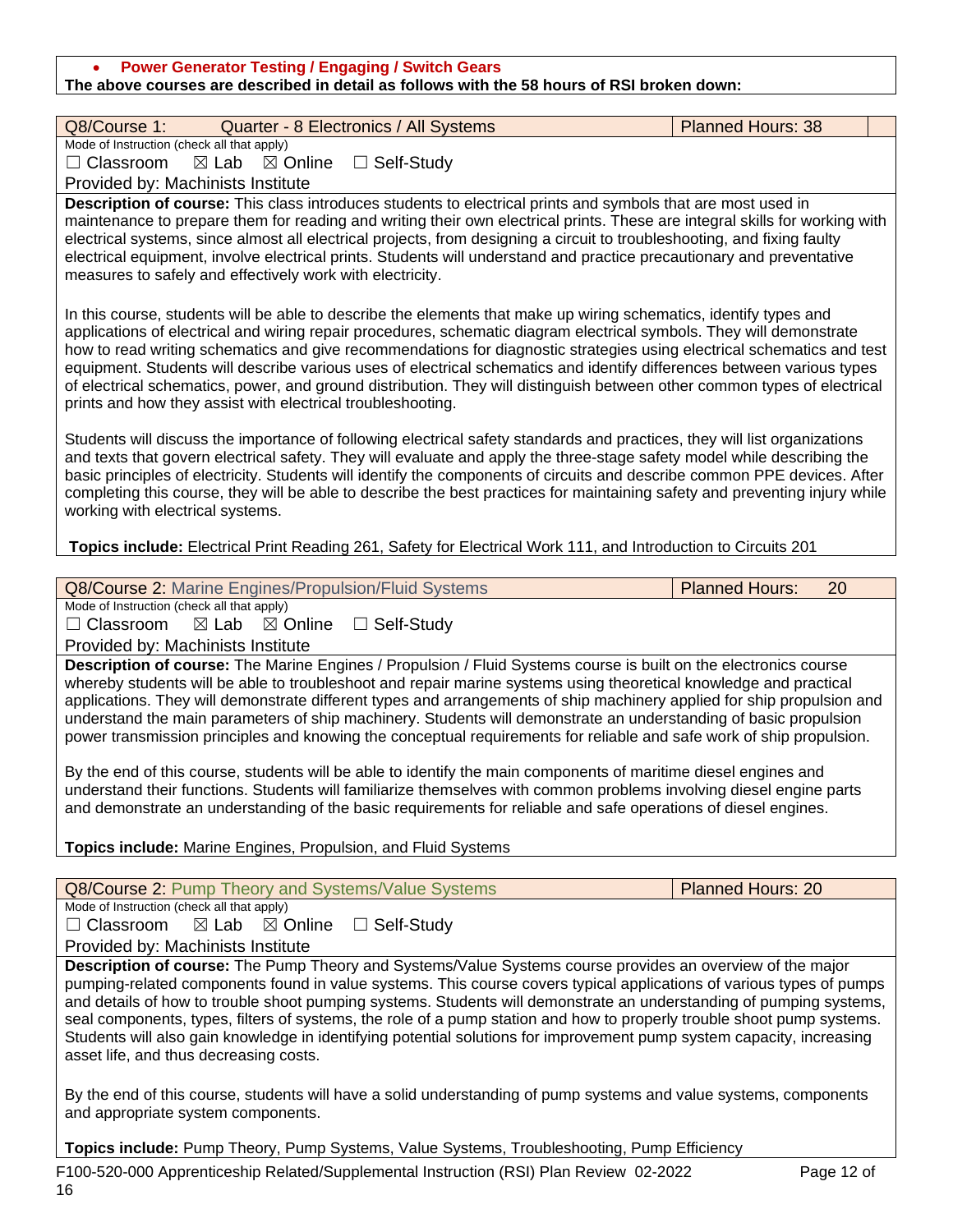| Q8/Course 2: Power Generator Systems and Controls<br><b>Planned Hours: 20</b>                                                                                                                                                                                                                                                                                                                                                                                                                      |                          |  |  |  |  |  |
|----------------------------------------------------------------------------------------------------------------------------------------------------------------------------------------------------------------------------------------------------------------------------------------------------------------------------------------------------------------------------------------------------------------------------------------------------------------------------------------------------|--------------------------|--|--|--|--|--|
| Mode of Instruction (check all that apply)                                                                                                                                                                                                                                                                                                                                                                                                                                                         |                          |  |  |  |  |  |
| $\Box$ Classroom $\boxtimes$ Lab $\boxtimes$ Online $\Box$ Self-Study                                                                                                                                                                                                                                                                                                                                                                                                                              |                          |  |  |  |  |  |
| Provided by: Machinists Institute                                                                                                                                                                                                                                                                                                                                                                                                                                                                  |                          |  |  |  |  |  |
| Description of course: The Power Generator Systems and Controls course focuses on equipment and controls, and<br>engine maintenance of electrical generators and power generation systems that run in a variety of commercial and<br>personal applications.                                                                                                                                                                                                                                        |                          |  |  |  |  |  |
| Students in this course will understand and apply principles of electricity to evaluate and work on AC/DC electrical<br>systems, power, and control electronics. They will work on motor and alternator controls and rotating electrical<br>machines. They will evaluate load bank testing and demonstrate preventative maintenance required for power<br>generator equipment and control systems.                                                                                                 |                          |  |  |  |  |  |
|                                                                                                                                                                                                                                                                                                                                                                                                                                                                                                    |                          |  |  |  |  |  |
| <b>Topics include: Power Generators, Systems, Controls, and Preventative Maintenance</b>                                                                                                                                                                                                                                                                                                                                                                                                           |                          |  |  |  |  |  |
| Element/Course:<br>Quarter - 9 Industrial Machinery Technician Intermediate Lab                                                                                                                                                                                                                                                                                                                                                                                                                    | <b>Planned Hours: 36</b> |  |  |  |  |  |
| Mode of Instruction (check all that apply)                                                                                                                                                                                                                                                                                                                                                                                                                                                         |                          |  |  |  |  |  |
| $\Box$ Classroom<br>$\boxtimes$ Lab $\boxtimes$ Online<br>$\Box$ Self-Study                                                                                                                                                                                                                                                                                                                                                                                                                        |                          |  |  |  |  |  |
| Provided by: Machinists Institute                                                                                                                                                                                                                                                                                                                                                                                                                                                                  |                          |  |  |  |  |  |
| Description of quarter: In this final quarter of YR3 program pathways, students on marine/maritime, power generator,<br>and pump station maintenance pathways will participate in intermediate lab activities that summate previously learned<br>skills whereby course instructors will provide hands-on activities using pathways-specific equipment in lab settings to<br>demonstrate specific tasks and/or processes and observes knowledge, skills, and abilities from graduating apprentices. |                          |  |  |  |  |  |

• **Industrial machinery technology intermediate lab**

to associated rules, and local and/or federal regulations.

**The above courses are described in detail as follows with the 36 hours of RSI broken down:**

| Industrial Machinery Technician Intermediate Lab<br><b>Planned Hours: 36</b><br>Q9/Course 1: |  |                                    |              |                                                                                                             |  |                                                                                                                                                                                                                                                        |
|----------------------------------------------------------------------------------------------|--|------------------------------------|--------------|-------------------------------------------------------------------------------------------------------------|--|--------------------------------------------------------------------------------------------------------------------------------------------------------------------------------------------------------------------------------------------------------|
| Mode of Instruction (check all that apply)                                                   |  |                                    |              |                                                                                                             |  |                                                                                                                                                                                                                                                        |
| $\Box$ Classroom                                                                             |  | $\boxtimes$ Lab $\boxtimes$ Online | □ Self-Study |                                                                                                             |  |                                                                                                                                                                                                                                                        |
| Provided by: Machinists Institute                                                            |  |                                    |              |                                                                                                             |  |                                                                                                                                                                                                                                                        |
| and presentation of results.                                                                 |  |                                    |              |                                                                                                             |  | <b>Description of course:</b> The course introduces students to intermediate labs of systems and elements building on YR2<br>through a series of hands-on projects. Students learn materials, methods, tools, data collection, reduction and analysis, |
|                                                                                              |  |                                    |              | demonstrate and evaluate apprentice knowledge of systems and practices specific to the power gen technician |  | The instructor will provide hands-on activities using real world power generator, marine and pump station equipment to<br>pathway. Elements in the course include quality assurance in lab projects, work documentation practices, introduction        |

**Topics include:** Diesel Power Generators, Electronics, Quality Assurance, Testing Parameters, Hydraulics, Electronics, Quality Assurance, and Propulsion, Workplace Documentation, Pump Systems, Metallurgy, and Value Systems

### **Year 4 (144 hours)**

| Element/Course: Quarter – 10 Forklift and Hazwoper                                                                            | <b>Planned Hours:</b> | 65         |  |  |  |
|-------------------------------------------------------------------------------------------------------------------------------|-----------------------|------------|--|--|--|
| Mode of Instruction (check all that apply)                                                                                    |                       |            |  |  |  |
| $\Box$ Classroom $\boxtimes$ Lab $\boxtimes$ Online $\Box$ Self-Study                                                         |                       |            |  |  |  |
| Provided by: Machinists Institute                                                                                             |                       |            |  |  |  |
| Description of quarter: This intermediate quarter emphasizes the safe operation of materials handling equipment;              |                       |            |  |  |  |
| certification for forklift safety; and Hazwoper. Students will be able to safely operate forklifts as well as be prepared for |                       |            |  |  |  |
| Hazwoper 40 certification.                                                                                                    |                       |            |  |  |  |
| E100-520-000 Apprenticeship Related/Supplemental Instruction (RSI) Plan Review 02-2022                                        |                       | Page 13 of |  |  |  |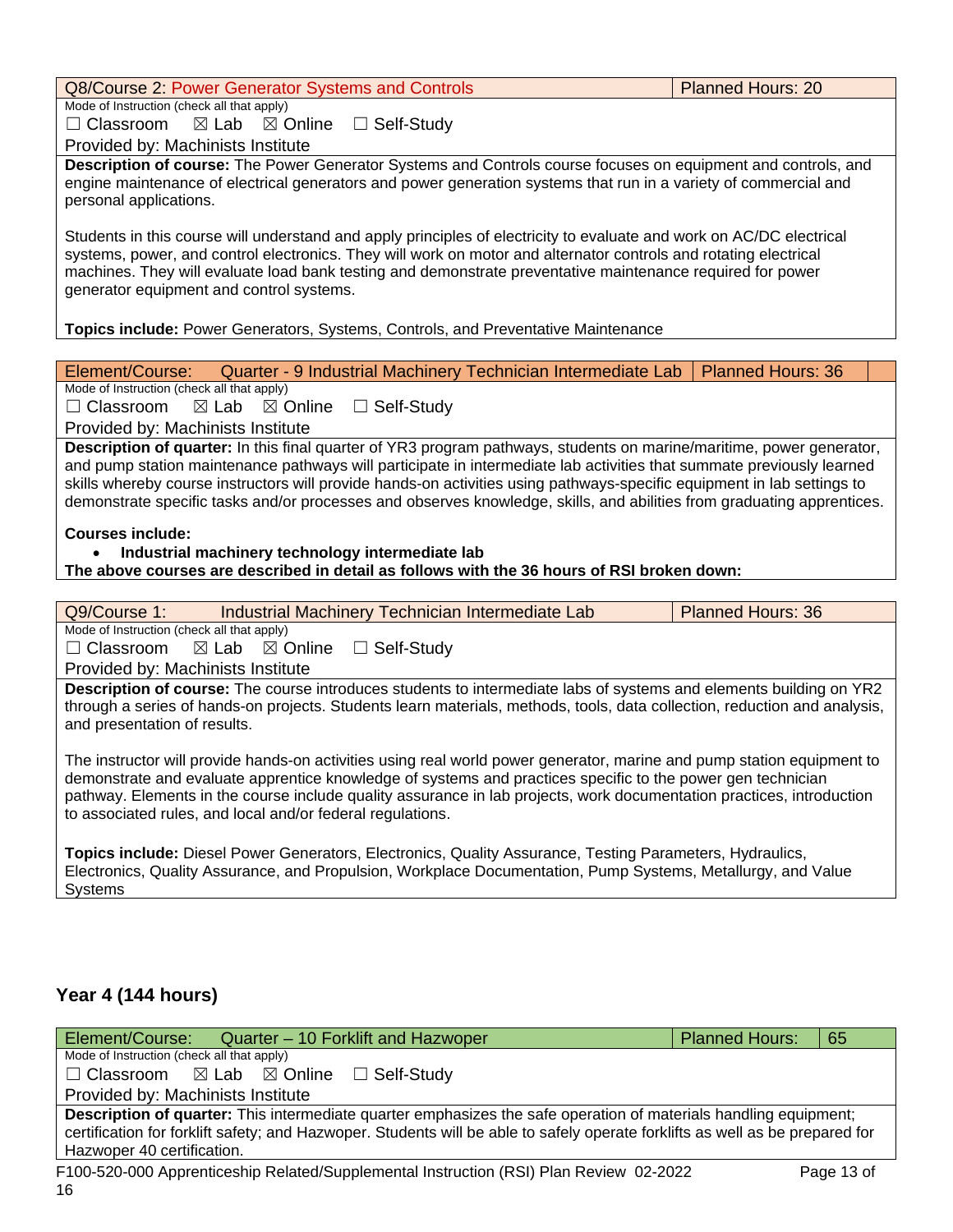| <b>Courses include:</b><br><b>Forklift / Scissor lift Training &amp; Certification</b>                                                                                                                                                                     |                          |    |  |  |  |  |  |
|------------------------------------------------------------------------------------------------------------------------------------------------------------------------------------------------------------------------------------------------------------|--------------------------|----|--|--|--|--|--|
| Hazwoper 40                                                                                                                                                                                                                                                |                          |    |  |  |  |  |  |
| The above courses are described in detail as follows with the 65 hours of RSI broken down:                                                                                                                                                                 |                          |    |  |  |  |  |  |
|                                                                                                                                                                                                                                                            |                          |    |  |  |  |  |  |
| Forklift/Scissor Lift Training & Certification<br>Q10/Course 1:                                                                                                                                                                                            | <b>Planned Hours:</b>    | 25 |  |  |  |  |  |
| Mode of Instruction (check all that apply)                                                                                                                                                                                                                 |                          |    |  |  |  |  |  |
| $\Box$ Classroom<br>$\boxtimes$ Lab<br>$\boxtimes$ Online<br>□ Self-Study                                                                                                                                                                                  |                          |    |  |  |  |  |  |
| Provided by: Machinists Institute                                                                                                                                                                                                                          |                          |    |  |  |  |  |  |
| Description of course: This is a course that teaches students how to safely operate fork and scissor lifts. Students will                                                                                                                                  |                          |    |  |  |  |  |  |
| be able to recognize the differences between the forklift and the automobile and explain the different types of forklifts.                                                                                                                                 |                          |    |  |  |  |  |  |
| They will identify the hazards involved with forklifts and identify forklift controls and instrumentation. Students will                                                                                                                                   |                          |    |  |  |  |  |  |
| understand vehicle refueling and recharging of batteries and visibility concerns -including restrictions due to loading.<br>They will be able to identify lift capacity and explain how to maintain vehicle stability within vehicle limitations. Students |                          |    |  |  |  |  |  |
| will perform vehicle inspections to identify potential safety concerns, describe the impact of surface conditions and load                                                                                                                                 |                          |    |  |  |  |  |  |
| composition. They will understand load manipulation, stacking, and unstacking.                                                                                                                                                                             |                          |    |  |  |  |  |  |
|                                                                                                                                                                                                                                                            |                          |    |  |  |  |  |  |
| At the completion of this course, students will interpret operating instructions, warnings, and precautions for the types of                                                                                                                               |                          |    |  |  |  |  |  |
| truck the operator will be authorized to operate and demonstrate proficient operator skills on a forklift.                                                                                                                                                 |                          |    |  |  |  |  |  |
|                                                                                                                                                                                                                                                            |                          |    |  |  |  |  |  |
| Topics include: OSHA Compliant Forklift/Scissor Lift Training, Certification Testing                                                                                                                                                                       |                          |    |  |  |  |  |  |
|                                                                                                                                                                                                                                                            |                          |    |  |  |  |  |  |
|                                                                                                                                                                                                                                                            |                          |    |  |  |  |  |  |
| Q10/Course 2:<br><b>HAZWOPER</b>                                                                                                                                                                                                                           | <b>Planned Hours:</b>    | 40 |  |  |  |  |  |
| Mode of Instruction (check all that apply)                                                                                                                                                                                                                 |                          |    |  |  |  |  |  |
| $\Box$ Classroom<br>$\boxtimes$ Online<br>$\Box$ Self-Study<br>$\boxtimes$ Lab                                                                                                                                                                             |                          |    |  |  |  |  |  |
| Provided by: Machinists Institute                                                                                                                                                                                                                          |                          |    |  |  |  |  |  |
| Description of course: The course covers: implementation of the employer's emergency response plan, classification                                                                                                                                         |                          |    |  |  |  |  |  |
| and identification of unknown materials using field survey instruments, functioning within the Incident Command                                                                                                                                            |                          |    |  |  |  |  |  |
| System, selection and use of specialized chemical protective equipment, hazard and risk assessment techniques,                                                                                                                                             |                          |    |  |  |  |  |  |
| performing advanced product control operations, implementation of decontamination procedures, understanding proper                                                                                                                                         |                          |    |  |  |  |  |  |
| termination procedures, and understanding basic chemical and toxicological terminology.                                                                                                                                                                    |                          |    |  |  |  |  |  |
| This course meets the requirements of OSHA 29 CFR 1910.120(q) for hazardous materials technician training and                                                                                                                                              |                          |    |  |  |  |  |  |
| consists of 5 modules containing 23 lessons and a final exam. Students will be introduced to agencies and regulations,                                                                                                                                     |                          |    |  |  |  |  |  |
| fall hazards, electrocution, confined spaces, excavations, and fall protection. They will become familiar with tools, fire                                                                                                                                 |                          |    |  |  |  |  |  |
| prevention, and many types of workplace hazards. They will revisit ergonomics, decontamination, site safety planning,                                                                                                                                      |                          |    |  |  |  |  |  |
| and how to deal with site emergencies.                                                                                                                                                                                                                     |                          |    |  |  |  |  |  |
|                                                                                                                                                                                                                                                            |                          |    |  |  |  |  |  |
| Topics include: OSHA Hazwoper 40                                                                                                                                                                                                                           |                          |    |  |  |  |  |  |
| Element/Course:<br>Quarter-11 Leadership & Advanced Regulations                                                                                                                                                                                            | <b>Planned Hours: 44</b> |    |  |  |  |  |  |

of Instruction (check all that apply) ☐ Classroom ☒ Lab ☒ Online ☐ Self-Study

Provided by: Machinists Institute

**Description of quarter:** This advanced course prepares apprentices for workplace leadership and provides training and knowledge of state and federal regulations. Students will be prepared for leadership opportunities, a vital component of career advancement. Power gen students will become well versed with regulations pertaining to their chosen technician pathways. Other students will gain experience in manual machining.

**Courses include:**

- **Leadership (All take)**
- **Advanced Regulations or**
- **Introduction to Machining**

**The above courses are described in detail as follows with the 46 hours of RSI broken down:**

| Q11/Course1:                               |       | Leadership         |               | <b>Planned Hours: 28</b> |
|--------------------------------------------|-------|--------------------|---------------|--------------------------|
| Mode of Instruction (check all that apply) |       |                    |               |                          |
| Classroom                                  | ⊠ Lab | $\boxtimes$ Online | _ Self-Studv⊑ |                          |

F100-520-000 Apprenticeship Related/Supplemental Instruction (RSI) Plan Review 02-2022 Page 14 of 16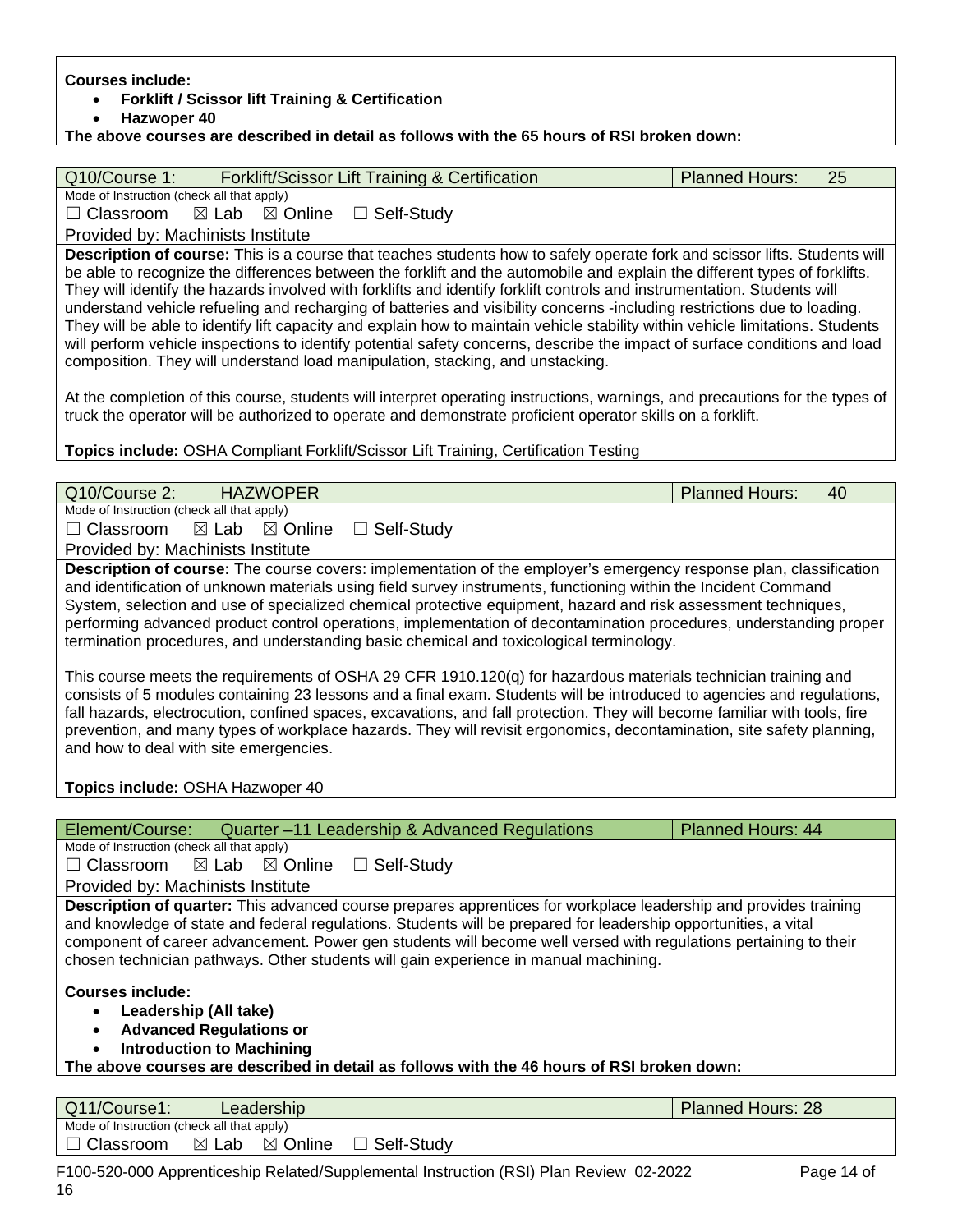#### Provided by: Machinists Institute

**Description of course:** The Leadership course provides scaffolding for foundations learned in communication to extend students' knowledge and skills for leadership, including communication skills to support mentorship/knowledge transfer from journey to apprentice, conflict resolution, effective team leadership and effective communication skills. Students will apply fundamentals of the human relations and communication processes to personal and workplace relationships documentation and customer service. Emphasis will be placed on applying communication theory to interviewing, small group communications, and public speaking. Students will be required to prepare and give oral presentations, based on instructor-determined assignments and/or projects.

The course includes respectful workplace training such as 'RISE Up' to address anti-harassment training requirements and emphasize the tools and skills necessary to create and maintain a safe, inclusive and productive workplace environment. Other topics include the issues surrounding diversity in the modern workplace as well as employer responsibilities regarding diversity management; how to identify and prevent harassment and discrimination in a diverse workplace; and the basic Federal employment laws that apply to manufacturing. Students will identify the basic responsibilities of a team leader and give helpful ideas about how to gain the respect and trust of others; key types of communication; and common roadblocks to communication. They will use effective communication as a tool to help build teamwork, manage conflict, and motivate team members. Students will address employee performance issues dealing with a variety of situations in which a conflict may occur and demonstrate constructive advice for the best approaches to dealing with those conflicts.

Instructor-led projects designed to extend knowledge, skills, and abilities in leadership, communication and promotion of respectful workplace principles will be used. Assignments will focus on how students demonstrate competency in focus areas and the promotion of independent learning. Course activities will build on previous courses and topics covered and may involve projects that require students to work in teams.

#### **Topics include:** Leadership Fundamentals, Mentorship Matters, and Rise Up

| Q11/Course 2:                                                                                                                                                                                                                                                                                                                                                                                                   |                                                     | <b>Advanced Regulations for Power Generator</b>                                               | <b>Planned Hours: 16</b> |  |  |
|-----------------------------------------------------------------------------------------------------------------------------------------------------------------------------------------------------------------------------------------------------------------------------------------------------------------------------------------------------------------------------------------------------------------|-----------------------------------------------------|-----------------------------------------------------------------------------------------------|--------------------------|--|--|
| Mode of Instruction (check all that apply)                                                                                                                                                                                                                                                                                                                                                                      |                                                     |                                                                                               |                          |  |  |
|                                                                                                                                                                                                                                                                                                                                                                                                                 | $\Box$ Classroom $\boxtimes$ Lab $\boxtimes$ Online | □ Self-Study                                                                                  |                          |  |  |
| Provided by: Machinists Institute                                                                                                                                                                                                                                                                                                                                                                               |                                                     |                                                                                               |                          |  |  |
| <b>Description of course:</b> In this course, students will become immersed in understanding and evaluating regulations<br>pertaining to their chosen technician pathway. Students will use applied policy and practice specific Code of Federal<br>Regulations, CMS, NFPA 110, State, and City Building Codes. At the completion of the course, students will know how<br>to apply and use confidence testing. |                                                     |                                                                                               |                          |  |  |
|                                                                                                                                                                                                                                                                                                                                                                                                                 |                                                     | <b>Topics include:</b> Applied Policies, Recycling & Disposal, WA State & City Building Codes |                          |  |  |

|                                                           | <b>Planned Hours: 16</b> |  |  |  |  |
|-----------------------------------------------------------|--------------------------|--|--|--|--|
| Mode of Instruction (check all that apply)                |                          |  |  |  |  |
| □ Self-Study<br>$\Box$ Classroom $\Box$ Lab $\Box$ Online |                          |  |  |  |  |
| Provided by: Machinists Institute                         |                          |  |  |  |  |